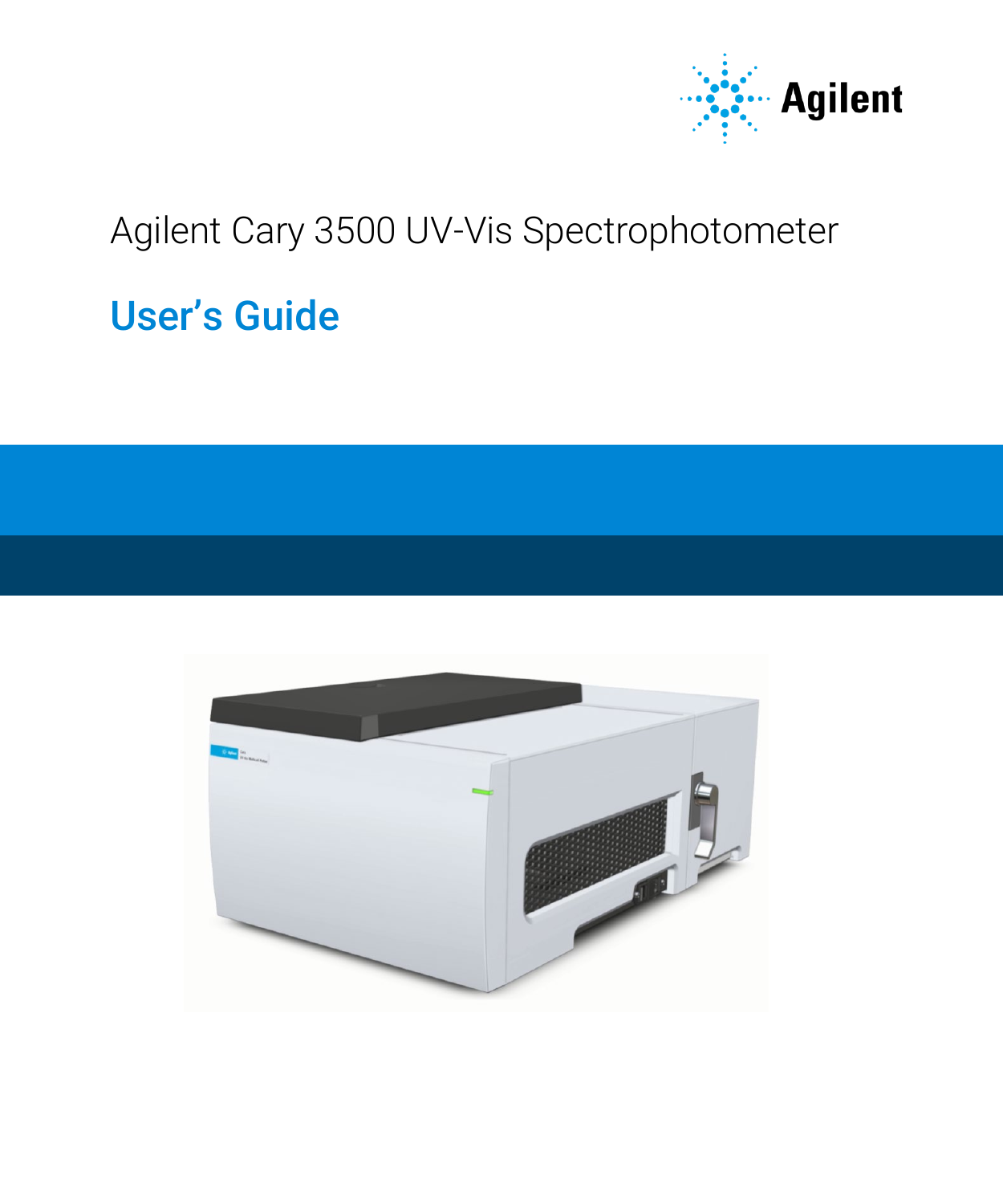# **Notices**

### Manual Part Number

5994-0319EN Edition 2, December 2018

### Copyright

© Agilent Technologies, Inc. 2018

No part of this manual may be reproduced in any form or by any means (including electronic storage and retrieval or translation into a foreign language) without prior agreement and written consent from Agilent Technologies, Inc. as governed by United States and international copyright laws.

Agilent Technologies Australia [M] Pty Ltd

679 Springvale Road

Mulgrave, Victoria 3170, Australia

www.agilent.com

### Instrument Manufacturing

Manufactured by Agilent Technologies Bayan Lepas Free Industrial Zone, Penang, PG, 11900, MY

### **Warranty**

The material contained in this document is provided "as is," and is subject to being changed, without notice, in future editions. Further, to the maximum extent permitted by applicable law, Agilent disclaims all warranties, either express or implied, with regard to this manual and any information contained herein, including but not limited to the implied warranties of merchantability and fitness for a particular purpose. Agilent shall not be liable for errors or for incidental or consequential damages in connection with the furnishing, use, or performance of this document or of any information contained herein. Should Agilent and the user have a separate written agreement with warranty terms covering the material in this document that conflict with these terms, the warranty terms in the separate agreement shall control.

### Technology Licenses

The hardware and/or software described in this document are furnished under a license and may be used or copied only in accordance with the terms of such license.

### Restricted Rights Legend

U.S. Government Restricted Rights. Software and technical data rights granted to the federal government include only those rights customarily provided to end user customers. Agilent provides this customary commercial license in Software and technical data pursuant to FAR 12.211 (Technical Data) and 12.212 (Computer Software) and, for the Department of Defense, DFARS<br>252.227-7015 (Technical Data -Commercial Items) and DFARS 227.7202-3 (Rights in Commercial Computer Software or Computer Software Documentation).

### Safety Notices

### CAUTION

A CAUTION notice denotes a hazard. It calls attention to an operating procedure, practice, or the like that, if not correctly performed or adhered to, could result in damage to the product or loss of important data. Do not proceed beyond a CAUTION notice until the indicated conditions are fully understood and met.

### WARNING

A WARNING notice denotes a hazard. It calls attention to an operating procedure, practice, or the like that, if not correctly performed or adhered to, could result in personal injury or death. Do not proceed beyond a WARNING notice until the indicated conditions are fully understood and met.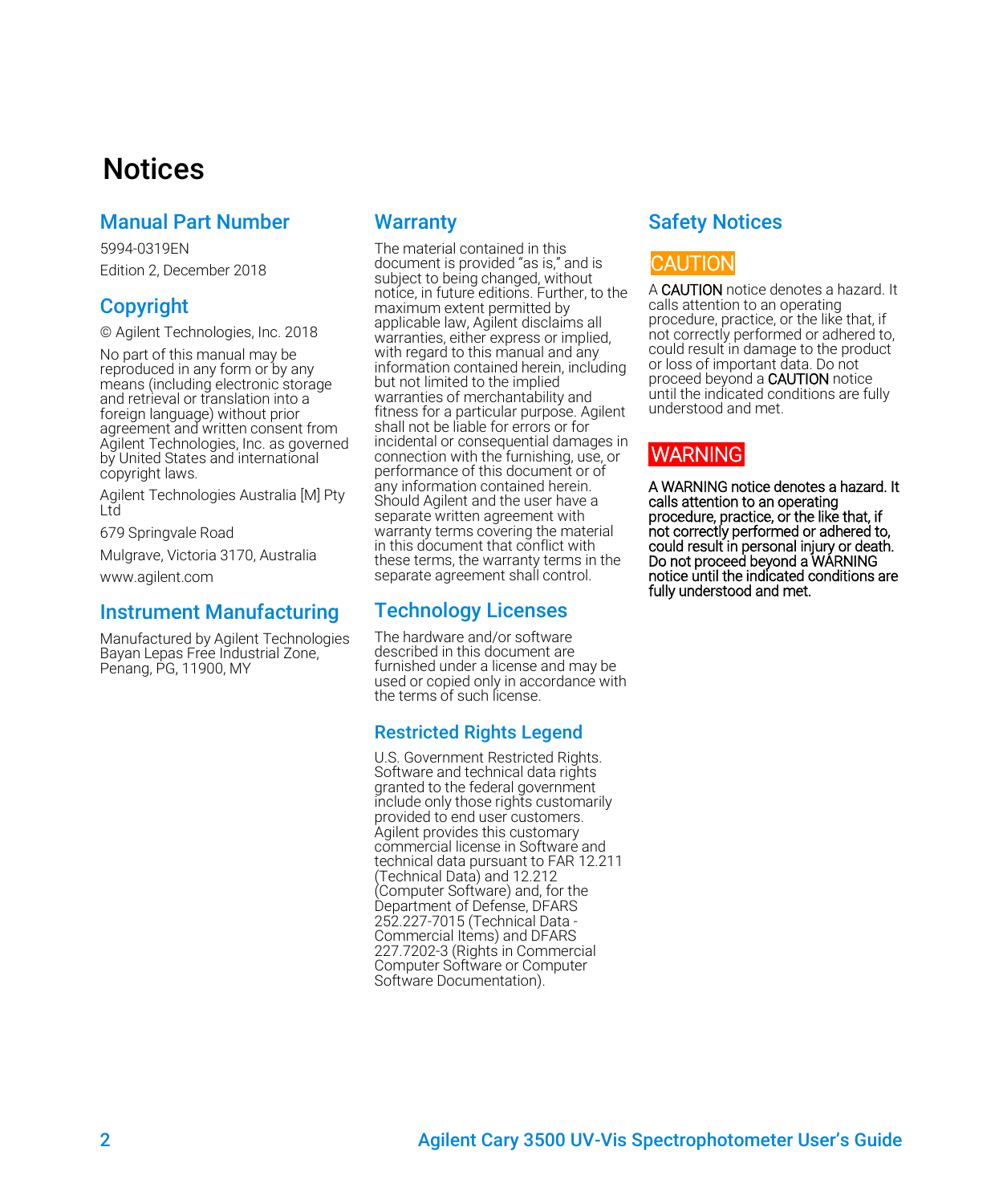### **Contents**

# **Contents**

| 1              | <b>General Information and Safety Practices and Hazards</b> | 5  |
|----------------|-------------------------------------------------------------|----|
|                | <b>User Documentation</b>                                   | 5  |
|                | Conventions                                                 | 6  |
|                | Notes and Tips                                              | 6  |
|                | Verifying Safe State                                        | 6  |
|                | Lamp Module                                                 | 7  |
|                | Modules, Covers and Panels                                  | 7  |
|                | Compressed gas cylinders                                    | 7  |
|                | <b>Other Precautions</b>                                    | 8  |
|                | Warning and Other Symbols                                   | 8  |
|                | CE Compliance                                               | 10 |
|                | Electromagnetic Compatibility                               | 10 |
|                | EN55011/CISPR11                                             | 10 |
|                | ICES/NMB-001                                                | 11 |
| $\overline{2}$ | <b>Specifications</b>                                       | 13 |
|                | <b>Site Preparation Checklist</b>                           | 13 |
|                | Measurement category                                        | 13 |
|                | Pollution degree                                            | 13 |
|                | Environmental conditions                                    | 14 |
|                | Weights and dimensions                                      | 14 |
|                | Electrical specifications                                   | 15 |
|                | Mains Supply                                                | 15 |
|                | Computer requirements                                       | 16 |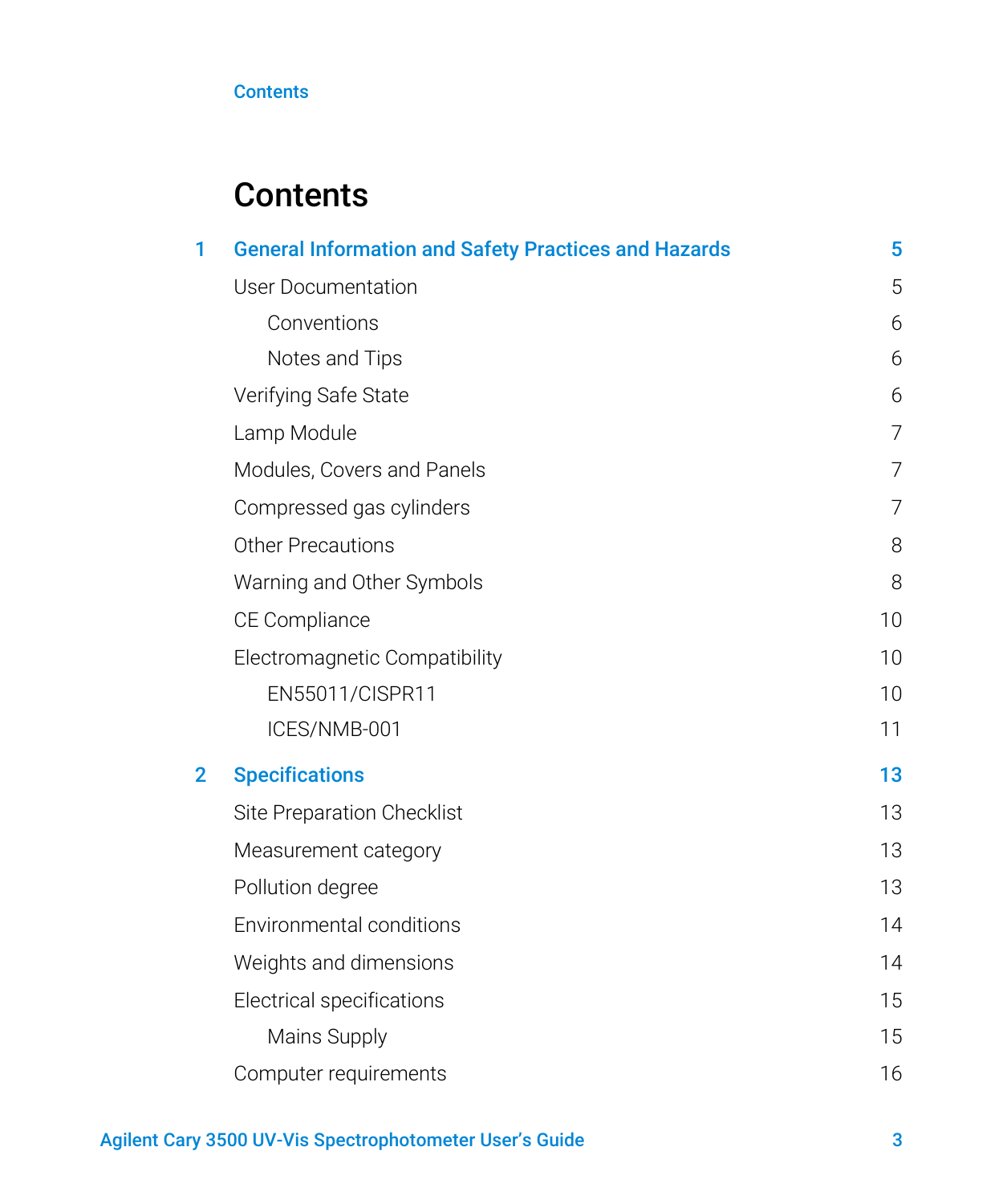### **Contents**

|   | Gas requirements                                    | 16 |
|---|-----------------------------------------------------|----|
| 3 | <b>Installation</b>                                 | 17 |
| 4 | <b>Introduction</b>                                 | 19 |
|   | Modular concept                                     | 19 |
|   | Modules                                             | 19 |
|   | Cary Multicell Ambient and Peltier                  | 20 |
|   | <b>Compact Ambient and Peltier</b>                  | 20 |
|   | Configurations                                      | 21 |
|   | Temperature probes                                  | 21 |
|   | Instrument overview                                 | 21 |
|   | Front and right side of the module and engine       | 22 |
|   | Back of the engine                                  | 22 |
|   | Front of the engine                                 | 22 |
|   | Back of the module                                  | 23 |
|   | <b>Indicator LED</b>                                | 23 |
|   | Using the software                                  | 23 |
|   | Compressed gas purging                              | 24 |
|   | Purge kit                                           | 24 |
|   | Drain outlet                                        | 25 |
| 5 | <b>Troubleshooting, Maintenance and Spare Parts</b> | 27 |
|   | <b>Fuses</b>                                        | 27 |
|   | Spills                                              | 28 |
|   | Spare Parts                                         | 28 |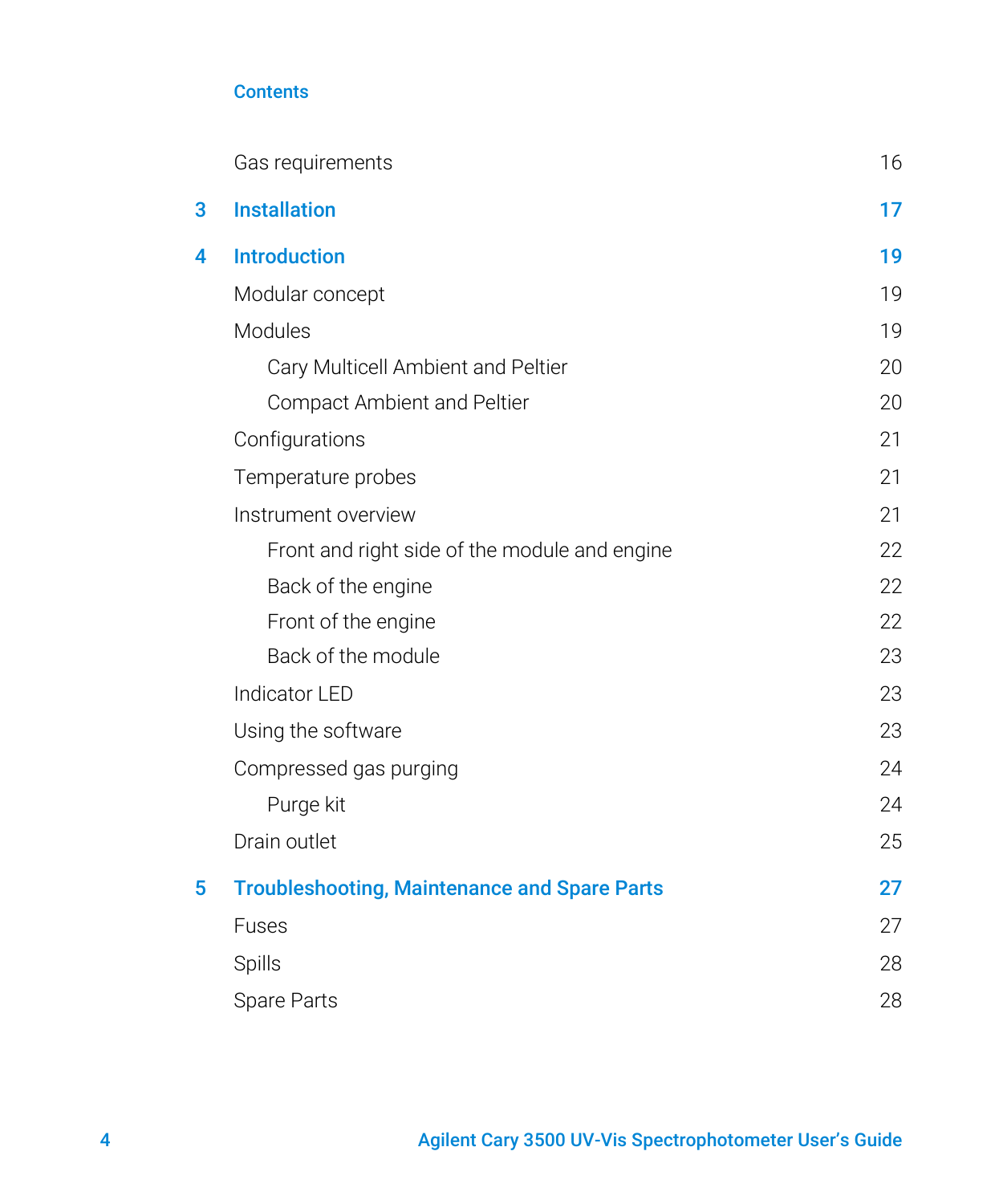# 1 General Information and Safety Practices and Hazards

<span id="page-4-0"></span>

| User Documentation            | 5  |
|-------------------------------|----|
| Verifying Safe State          | 6  |
| Lamp Module                   | 7  |
| Modules, Covers and Panels    | 7  |
| Compressed gas cylinders      | 7  |
| Other Precautions             | 8  |
| Warning and Other Symbols     | 8  |
| CE Compliance                 | 10 |
| Electromagnetic Compatibility | 10 |
|                               |    |

Your Agilent instrument and accessories have been carefully designed so that when used properly you have an accurate, fast, flexible and safe analytical system.

Information about safety practices appears throughout the documentation (both hard copy and online) provided with your instrument and accessories to help you safely operate the instrument and accessories. Before using the instrument or accessories, you must thoroughly read these safety practices. ALWAYS operate the instrument and accessories in accordance with these safety practices.

## <span id="page-4-1"></span>User Documentation

You have been provided with the following additional documentation to help you set up and operate your Agilent Cary 3500 UV-Vis spectrophotometer:

- Cary UV software installation instruction sheet found in the software box
- Cary 3500 UV-Vis module instruction sheet found in the module box
- Cary 3500 UV-Vis engine instruction sheet found in the engine box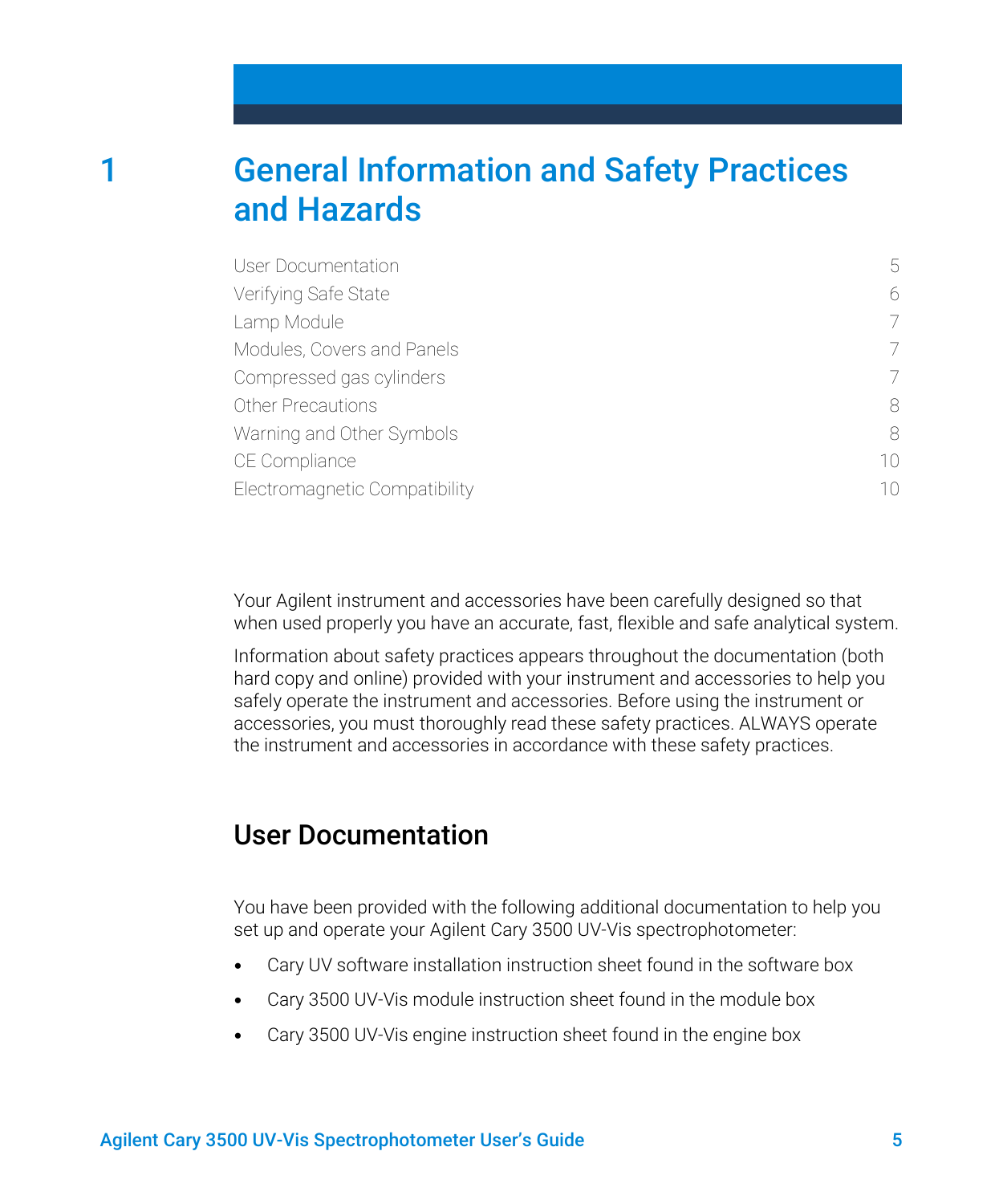### General Information and Safety Practices and Hazards

- This manual, with safety practices and hazards information, instructions for installing and maintaining the components of the Cary 3500 UV-Vis and troubleshooting information.
- The Cary UV Workstation Help and Learning Center provided with the Cary UV Workstation software which provide step-by-step instructions for installing selected accessories and programming applications, step-by-step instructions for frequently performed analyses and instructions for using any accessories you ordered.

### <span id="page-5-0"></span>**Conventions**

The following conventions have been used throughout the documentation:

- Menus, menu items, buttons and check boxes have been typed in bold. For example, 'click OK' and 'From the Edit menu, choose Copy'.
- ALL CAPITALS indicate keyboard commands. For example, 'Press ENTER' and 'Press SHIFT+F3'.

### <span id="page-5-1"></span>Notes and Tips

A Note is used to give advice or information.

<span id="page-5-2"></span>A Tip is used to give practical hints to help you achieve the best possible performance from your instrument.

# Verifying Safe State

The following general safety precautions must be observed during all phases of operation, maintenance and service of this instrument.

To ensure continued safety of the instrument after maintenance or service procedures verify the instrument is returned to a safe state for the user. This includes running performance checks to verify the instruments safety systems are functioning correctly. Check the general condition of the instrument during operation for wear or signs of corrosion that are likely to inhibit function or safety.

Failure to comply with these precautions or with specific warnings elsewhere in this manual violates safety standards of design, manufacture, and intended use of the instrument. Agilent Technologies assumes no liability for the customer's failure to comply with these requirements.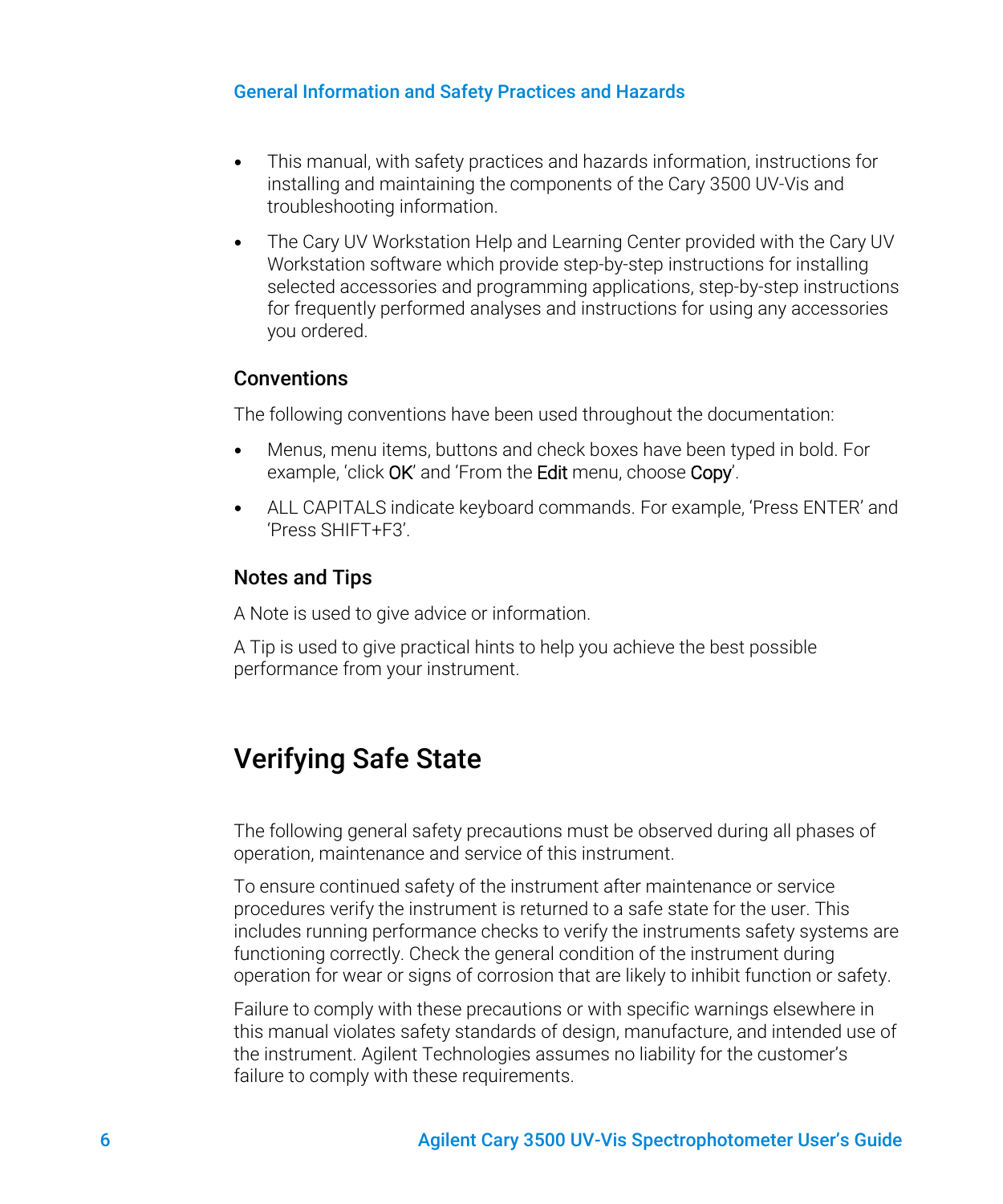# <span id="page-6-0"></span>Lamp Module

<span id="page-6-1"></span>The lamp is enclosed in a self-contained module. This module contains components operating at high voltages. To avoid electric shock, NEVER disassemble the module.

# Modules, Covers and Panels

The only routinely accessed panel is the Cary UV spectrophotometer sample compartment to introduce samples.

The only other cover and panel that is customer accessible is the lamp module and is to be removed ONLY when changing the lamp module. Consult the Cary UV Help and Learning Center for instructions and safety information.

<span id="page-6-2"></span>Any other panels or covers that are retained by screws on the spectrophotometer and accessories may be opened ONLY by Agilent service engineers.

# Compressed gas cylinders

Compressed gas cylinders contain highly pressurized gas. If storage conditions are outside of the recommended supplier's safety codes, the cylinders can explode or rapidly release gas into the environment. This may result in injury or death.

- Store and handle compressed gases carefully and in strict adherence to safety codes.
- Secure cylinders to an immovable structure or wall.
- Store and move cylinders in an upright, vertical position. Before transport, remove regulators and install cylinder cap.
- Store cylinders in a well-ventilated area away from heat, direct sunshine, freezing temperatures, and ignition sources.
- Clearly mark cylinders so there is no doubt as to their contents.
- Use only approved regulators and connections.
- Use only connector tubing that is chromatographically clean and has a pressure rating significantly greater than the highest outlet pressure from the regulator.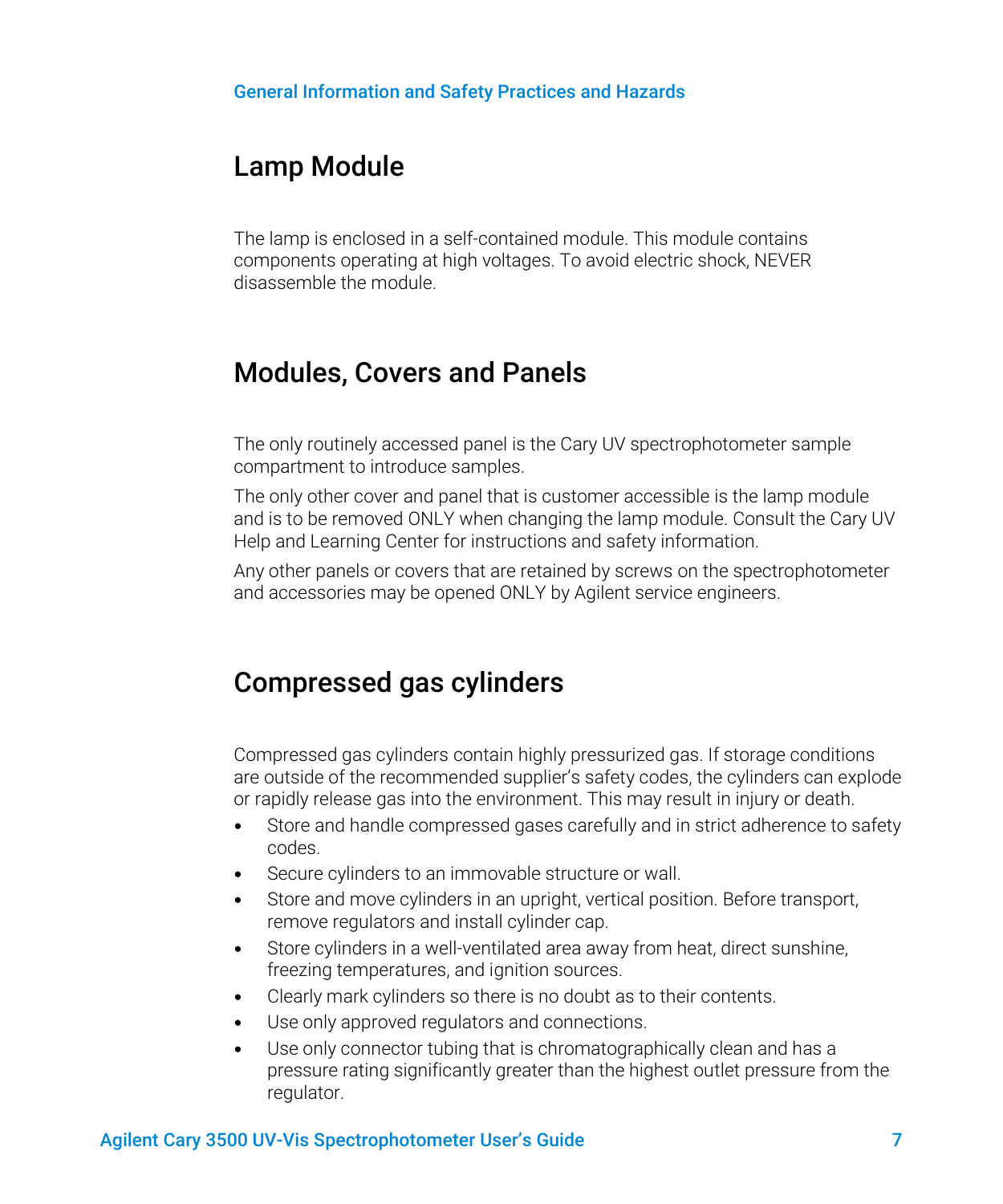# <span id="page-7-0"></span>Other Precautions

Use of the Cary UV-Vis system and accessories may involve materials, solvents and solutions that are flammable, corrosive, toxic or otherwise hazardous.

Careless, improper, or unskilled use of such materials, solvents and solutions can create explosion hazards, fire hazards, toxicity and other hazards which can result in death, serious personal injury, and damage to equipment and property.

<span id="page-7-1"></span>ALWAYS ensure that laboratory safety practices governing the use, handling and disposal of such materials are strictly observed. These safety practices should include the wearing of appropriate safety clothing and safety glasses.

# Warning and Other Symbols

The following is a list of symbols that appear in conjunction with warnings on the spectrophotometer. The hazard they describe is also shown.

A triangular symbol indicates a warning. The meanings of the symbols that may appear alongside warnings in the documentation or on the instrument itself are as follows.







*(danger to feet)*



*Heavy weight (danger to hands)*

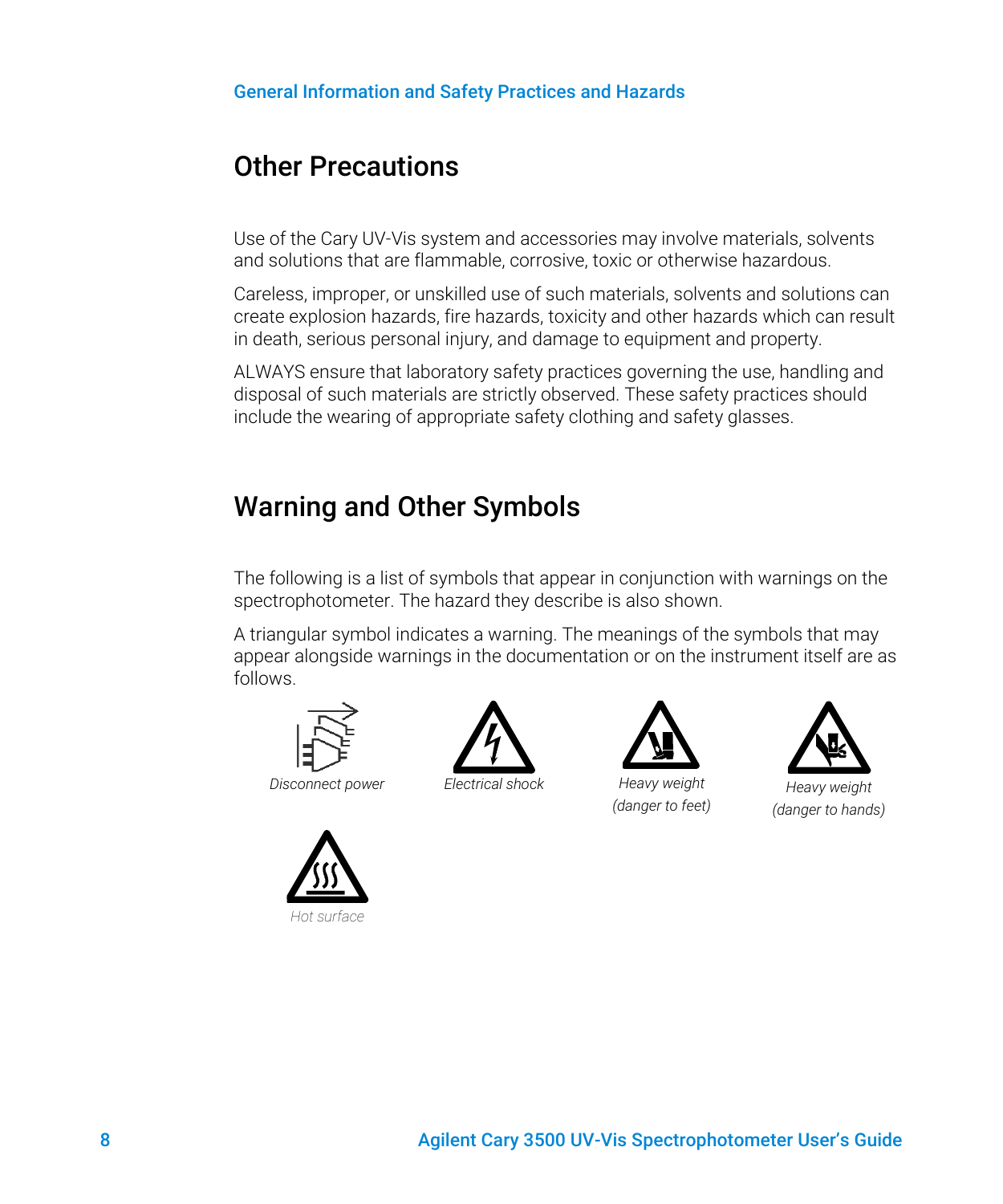### General Information and Safety Practices and Hazards

The following symbol may be used on warning labels attached to the instrument. When you see this symbol, refer to the relevant operation or service manual for the correct procedure referred to by that warning label.



The following symbols appear on the instrument or accessories:

|   | Mains power on                                           |
|---|----------------------------------------------------------|
| 0 | Mains power off                                          |
|   | Fuse                                                     |
|   | Single phase alternating current                         |
|   | Protective earth ground terminal                         |
|   | Earth ground terminal                                    |
|   | Frame or chassis ground terminal                         |
|   | Nitrogen purge input at the specified flow rate          |
|   | Caution, disconnect all supplies, risk of electric shock |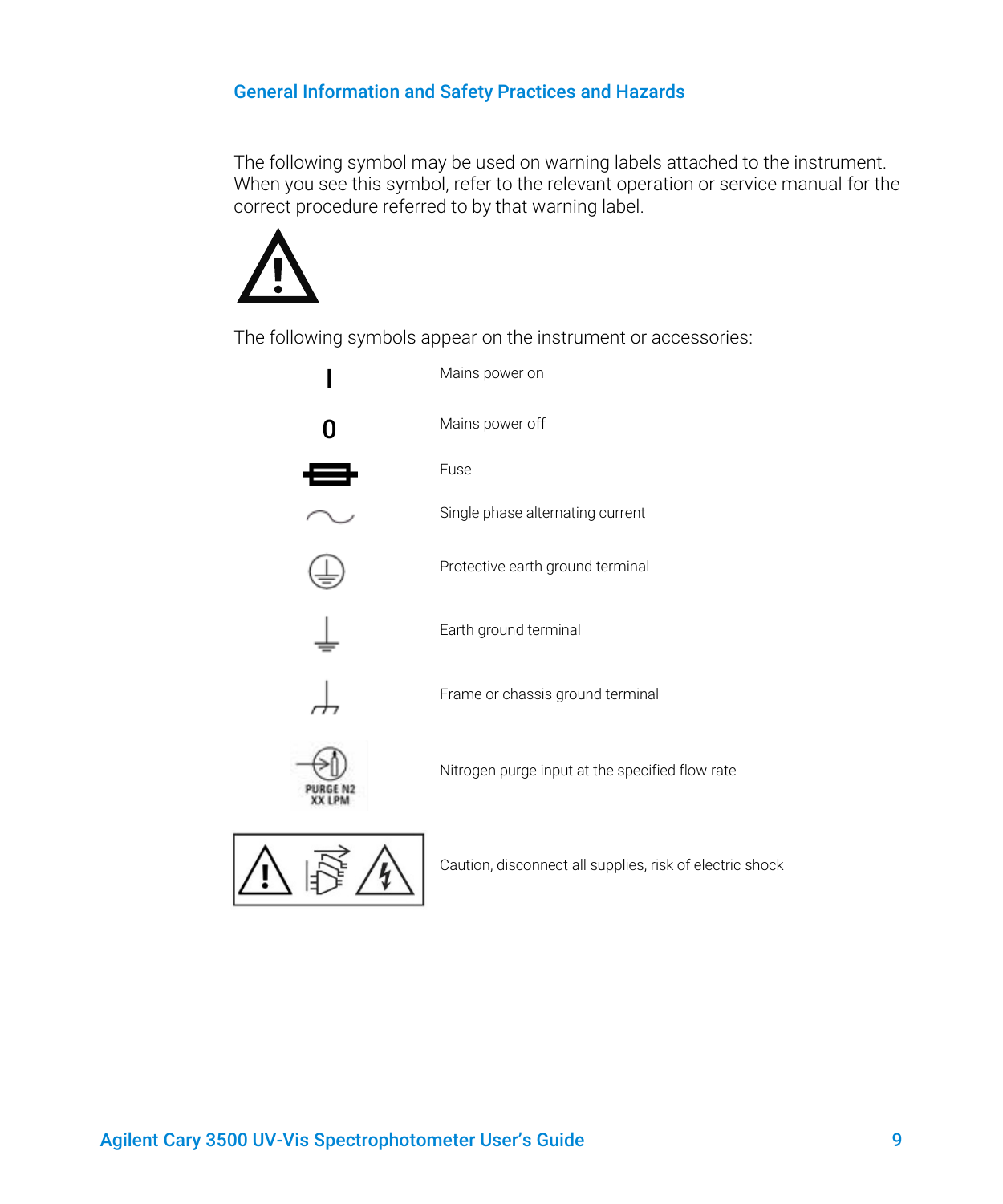# <span id="page-9-0"></span>CE Compliance

Your Agilent Cary UV spectrophotometer has been designed to comply with the requirements of the Electromagnetic Compatibility (EMC) Directive and the Low Voltage (electrical safety) Directive (commonly referred to as the LVD) of the European Union. Agilent has confirmed that each product complies with the relevant Directives by testing a prototype against the prescribed EN (European Norm) standards.

Proof that a product complies with these directives is indicated by:

- the CE Marking appearing on the rear of the product, and
- the documentation package that accompanies the product containing a copy of the Declaration of Conformity. The Declaration of Conformity is the legal declaration by Agilent that the product complies with the directives listed above, and shows the EN standards to which the product was tested to demonstrate compliance.

# <span id="page-9-1"></span>Electromagnetic Compatibility

### <span id="page-9-2"></span>EN55011/CISPR11

Group 1 ISM equipment: group 1 contains all Industrial, Scientific and Medical (ISM) equipment in which there is intentionally generated and/or used conductively coupled radio- frequency energy which is necessary for the internal functioning of the equipment itself.

Class A equipment is equipment suitable for use in all establishments other than domestic and those directly connected to a low voltage power supply network which supplies buildings used for domestic purposes.

This device complies with the requirements of CISPR11, Group 1, Class A as radiation professional equipment. Therefore, there may be potential difficulties in ensuring electromagnetic compatibility in other environments, due to conducted as well as radiated disturbances.

Operation is subject to the following two conditions:

- **1** This device may not cause harmful interference.
- **2** This device must accept any interference received, including interference that may cause undesired operation.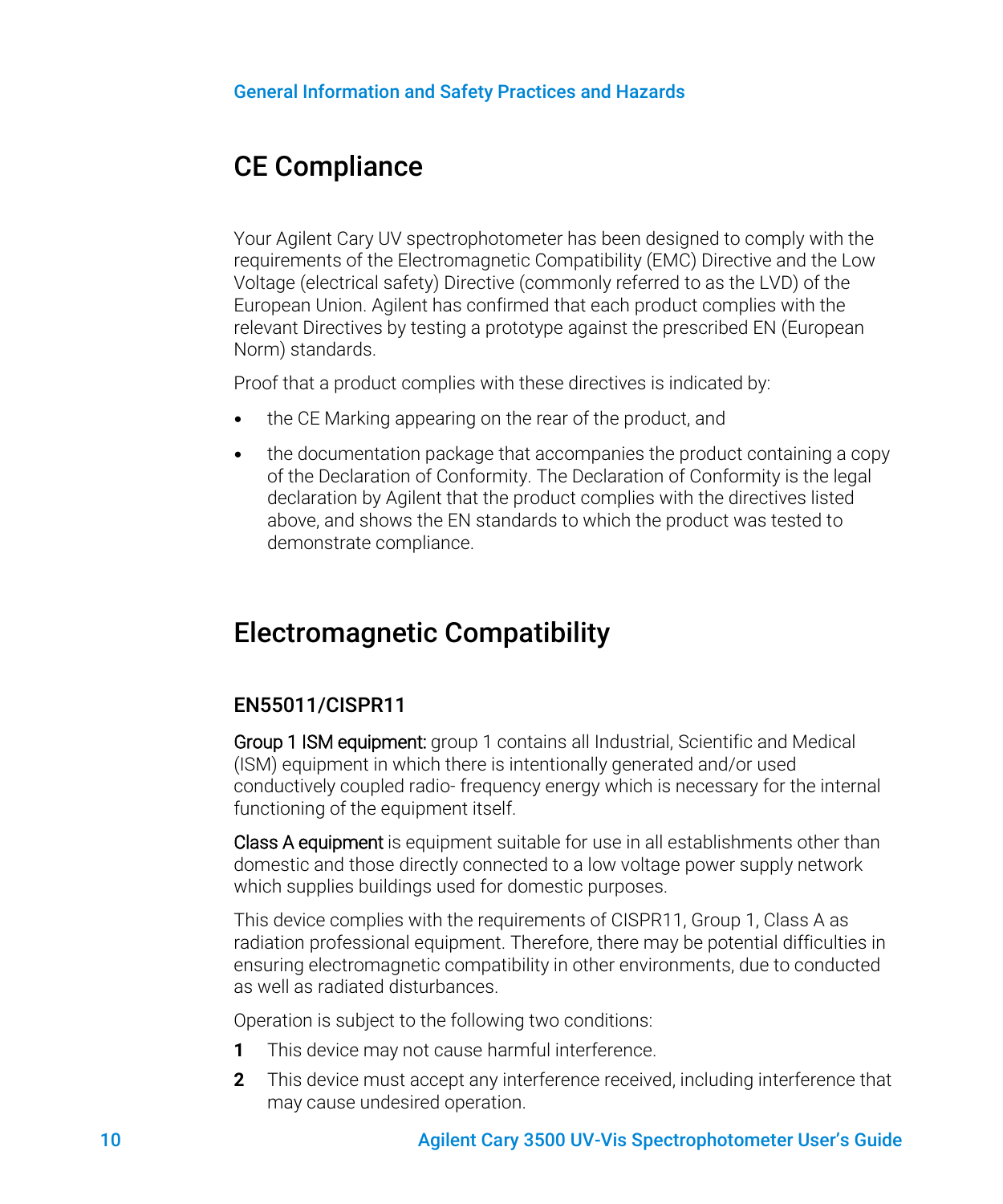### General Information and Safety Practices and Hazards

If this equipment does cause harmful interference to radio or television reception, which can be determined by turning the equipment off and on, the user is encouraged to try one or more of the following measures:

- **1** Relocate the radio or antenna.
- **2** Move the device away from the radio or television.
- **3** Plug the device into a different electrical outlet, so that the device and the radio or television are on separate electrical circuits.
- **4** Make sure that all peripheral devices are also certified.
- **5** Make sure that appropriate cables are used to connect the device to peripheral equipment.
- **6** Consult your equipment dealer, Agilent Technologies, or an experienced technician for assistance.

Changes or modifications not expressly approved by Agilent Technologies could void the user's authority to operate the equipment.

### <span id="page-10-0"></span>ICES/NMB-001

This ISM device complies with Canadian ICES-001.

Cet appareil ISM est conforme à la norme NMB-001 du Canada.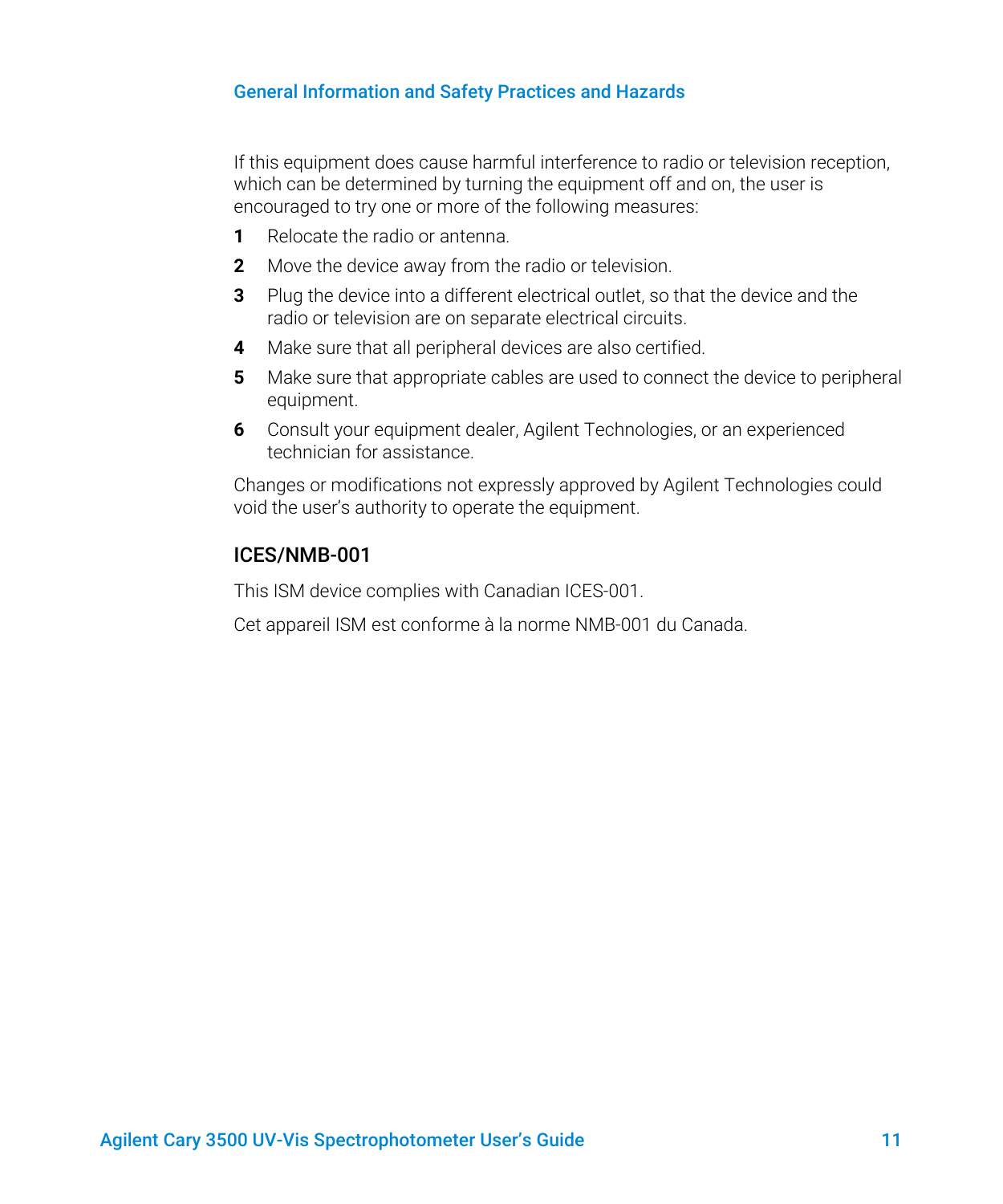This page is intentionally left blank.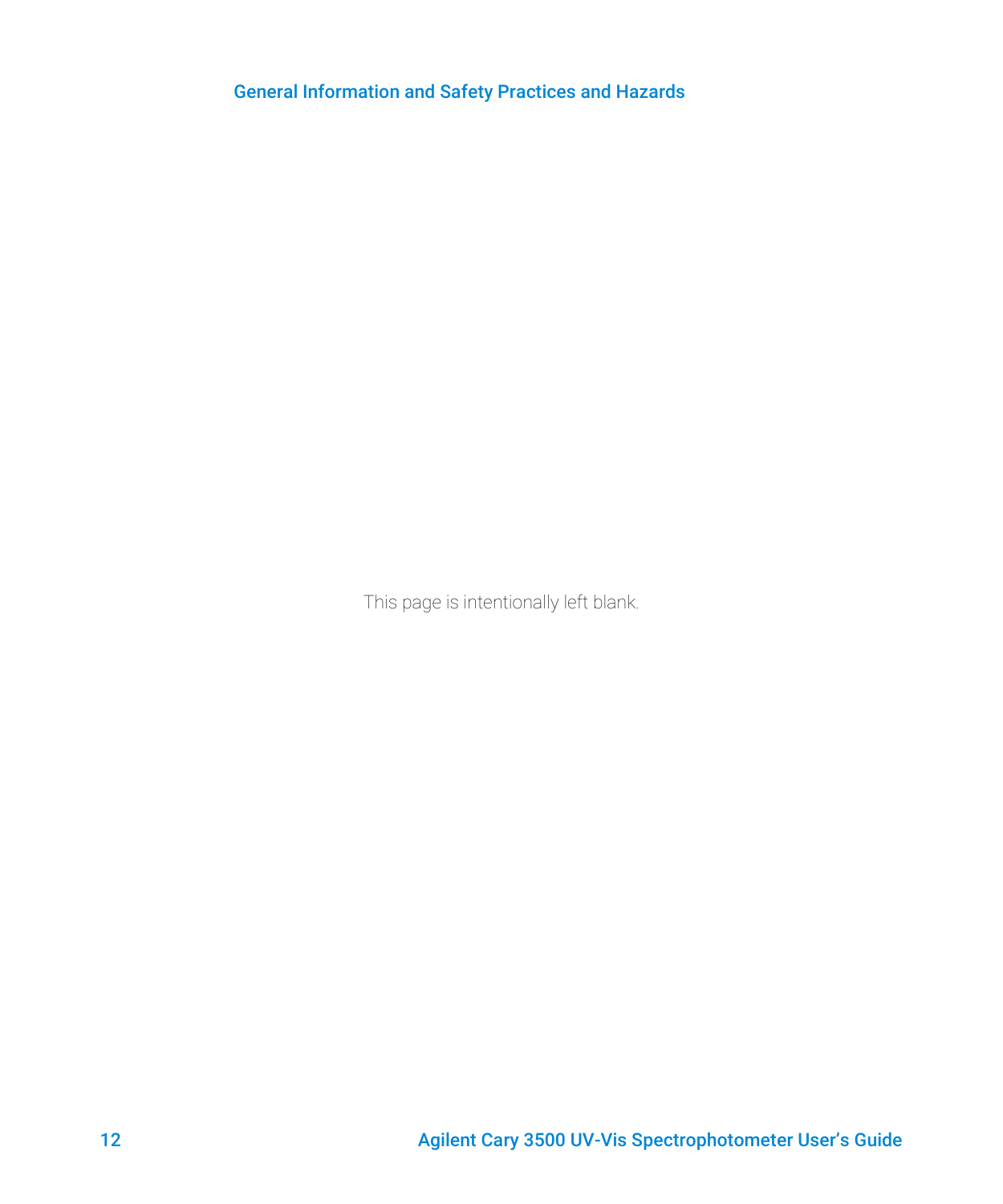# 2 Specifications

<span id="page-12-1"></span><span id="page-12-0"></span>

| Site Preparation Checklist |    |
|----------------------------|----|
| Measurement category       | 13 |
| Pollution degree           | 13 |
| Environmental conditions   | 14 |
| Weights and dimensions     | 14 |
| Electrical specifications  | 15 |
| Computer requirements      | 16 |
| Gas requirements           | 16 |
|                            |    |

## Site Preparation Checklist

Upon purchasing your Cary 3500 UV-Vis system, you were sent the Cary 3500 UV-Vis System Site Preparation Checklist. You must have prepared your site according to the requirements listed in the checklist before installing and using the instrument. To obtain another copy of the site preparation checklist, go to the Agilent website at www.agilent.com and search for 'Cary 3500 Site Preparation Checklist'.

### <span id="page-12-2"></span>Measurement category

<span id="page-12-3"></span>The Measurement category is IEC61010:I. Do not to use this equipment for measurements within measurement categories II, III and IV.

## Pollution degree

The pollution degree is IEC61010:2. Pollution degree '2' applies to a normal indoor atmosphere.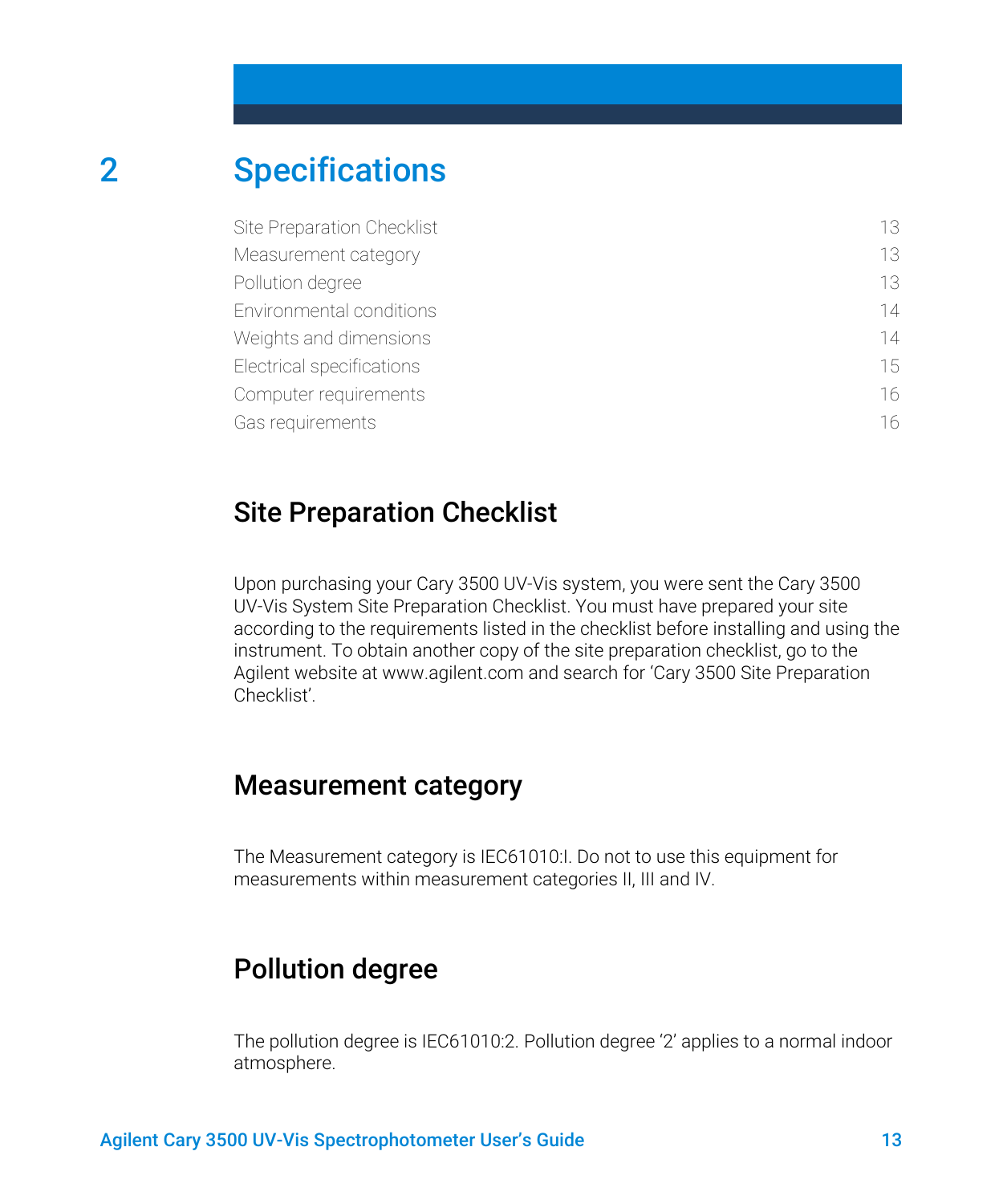### **Specifications**

# <span id="page-13-0"></span>Environmental conditions

For detailed environmental conditions, see the Site Preparation Checklist.

The area should have no drafts, no corrosive fumes and no vibrations.

### NOTE

For **optimum analytical performance**, it is recommended that the ambient temperature of the laboratory be between 20 and 25 °C and be held constant to within ±2 °C throughout the entire working day.

The area should have a dust-free, low humidity atmosphere. Air conditioning is recommended. The room should be temperature-controlled if your analyses are particularly sensitive.

# Weights and dimensions

<span id="page-13-1"></span>

WARNING Danger to hands and feet Heavy weight. Always use two people to lift the Cary 3500 UV-Vis engine and module.

For detailed weight information, see the Site Preparation Checklist.

The workbench should be about 90 cm (36 in) high. Remember to provide space for the computer, monitor and printer.

To avoid damage through spillage of solutions and samples being analyzed, the worktops should be covered with a material that is corrosion resistant and impervious to liquids.

Do not block any ventilation grills present on the computer. Consult the manuals supplied with your PC, monitor and printer/plotter for their specific ventilation requirements.

For models with Peltier control you must allow for the circulation of air for cooling. Allow for 20 cm (8 inches) of space on both sides and approximately 10 cm (4 inches) in the rear for electrical, gas connections and air flow.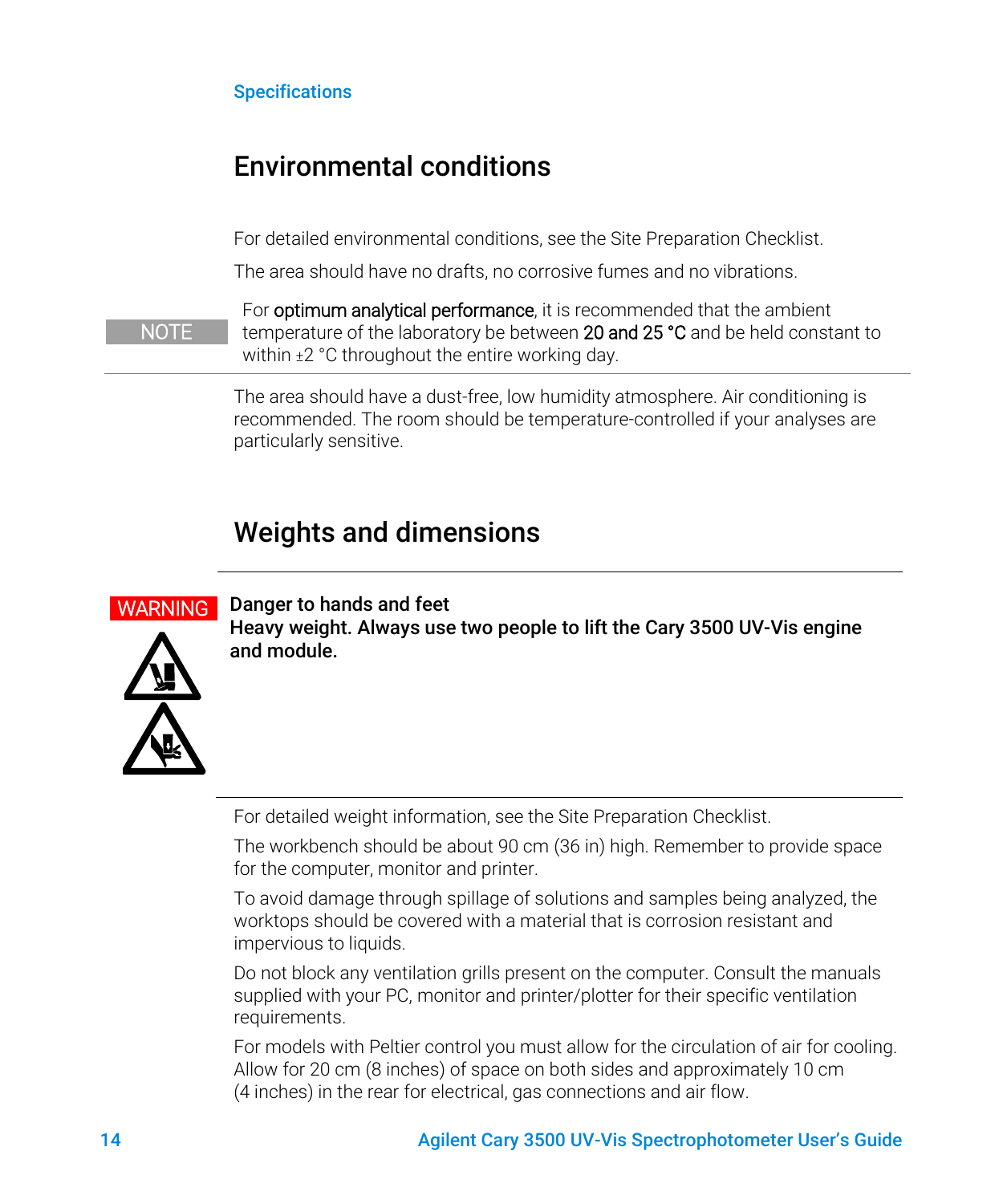### **Specifications**

For models that have Peltier temperature control, clear and unobstructed airflow of the inlet and outlet must be maintained. Ambient air must be allowed to enter the inlet and other heat sources such as exhausts, computers or other nearby Peltier modules must be avoided.

<span id="page-14-0"></span>For models without Peltier control, you must allow for the circulation of air for cooling. Allow for 10 cm (4 inches) of space on both sides and approximately 10 cm (4 inches) in the rear for electrical connections and air flow.

# Electrical specifications

For detailed power requirements see the Site Preparation Checklist.

The power cord and all other connections are located at the rear of the instrument or on the side of the module. The power switch is located on the rear of the engine and on the side panel of the module. Position the instrument for easy access to the disconnecting device.

### <span id="page-14-1"></span>Mains Supply

Power cords are provided based on the user's country requirements. Only the supplied power cord is to be used with this equipment.

The installation of electrical power supplies must comply with the rules and/or regulations imposed by local authorities responsible for the supply of electrical energy to the workplace.

### WARNING Shock Hazard



Danger of electrocution. Good electrical grounding is essential to avoid potentially serious shock hazards. A 3-wire outlet with ground connection must be provided for the Cary 3500 UV-Vis. Make certain that power outlets are earth-grounded at the grounding pin.

For safety reasons, a separate power outlet receptacle should be provided for each unit in the system. The use of extension cords or outlet adaptors is not recommended.

If necessary, replace the power cord only with a cord equivalent to the one specified in the Site Preparation Checklist.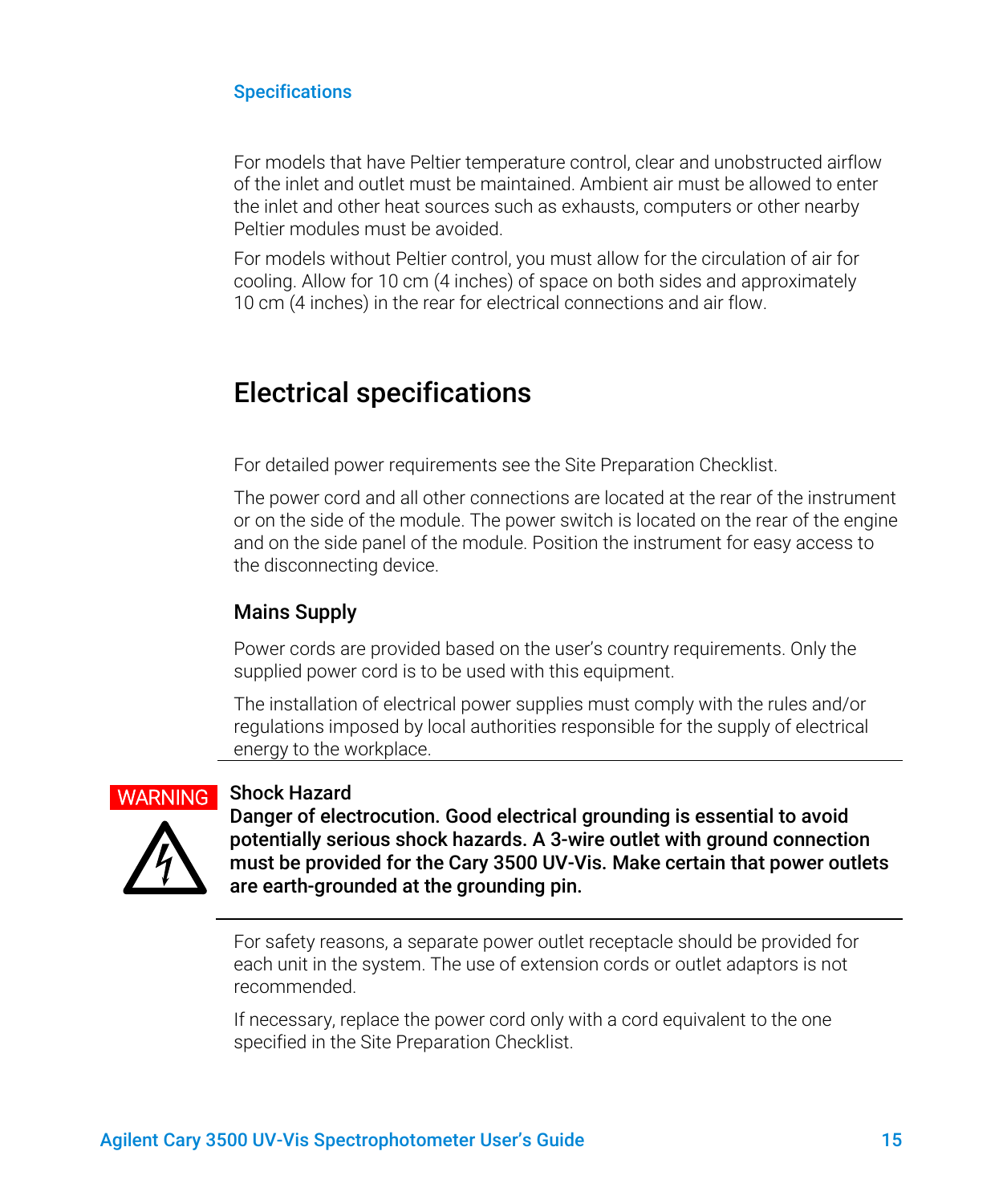# <span id="page-15-0"></span>Computer requirements

Cary UV systems are evaluated under Agilent's ISO9001 procedures using Cary UV Workstation software and a desktop computer. We strongly recommend a computer configuration that matches the system that was used during evaluations.

| Component        | Requirement                                                           |
|------------------|-----------------------------------------------------------------------|
| Processor        | 3.3 GHz, 8MB cache                                                    |
| Memory           | 8 GB RAM                                                              |
| Storage          | 500 GB SATA 7200 RPM HDD                                              |
| DVD drive        | 16x DVD+ -RW                                                          |
| Graphics         | Intel® HD Graphics P530                                               |
| Communications   | PCIe GbE Controller; 2nd Serial Port Adapter, 2 <sup>nd</sup> LAN NIC |
| Operating system | Microsoft Windows 10 64-bit                                           |

Table 1 Computer requirements

<span id="page-15-1"></span>Locate the PC keyboard and mouse for ergonomically correct access.

## Gas requirements

The Cary 3500 UV-Vis requires the supply of a compressed gas (nitrogen or air) when the Peltier temperature-controlled modules are used. It is required to prevent condensation of the sample compartment when temperatures below ambient are used. The supplied gas must be dry, oil and particle free and non-combustible.

| Compressed gas | <b>Description</b>                                                                                                                         |
|----------------|--------------------------------------------------------------------------------------------------------------------------------------------|
| Nitrogen       | Water vapor <2570 ppm (dew point $@ -10 °C$ ). Acceptable sources are from<br>bottled gas with industrial, medical or food grade nitrogen. |
| Air            | Compressed Air: ISO 8573-1:2010 CLASS 1.3.1                                                                                                |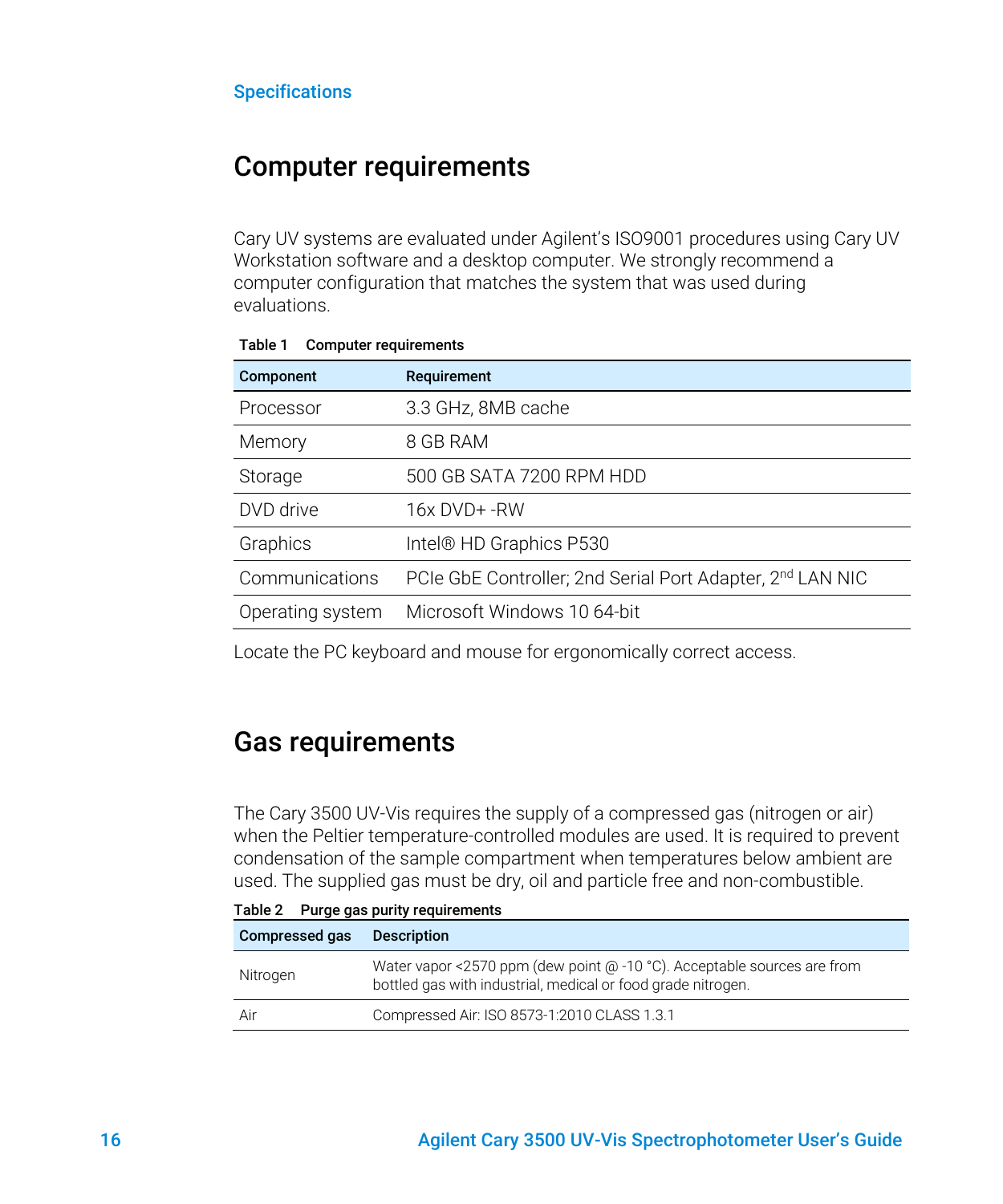# 3 Installation

<span id="page-16-0"></span>Use the following checklist to make sure you have the work area ready to install the Cary 3500 UV-Vis.

| <b>Preparation requirement</b>                                                                                                                                                       | Complete |
|--------------------------------------------------------------------------------------------------------------------------------------------------------------------------------------|----------|
| All equipment is on site and has been checked for damage.                                                                                                                            |          |
| The work area meets the environmental requirements (see Page 14).                                                                                                                    |          |
| A suitable workbench is available (see Page 14).                                                                                                                                     |          |
| Suitable electrical power supplies are available (see Page 15).                                                                                                                      |          |
| A computer that meets requirements is available (see Page 16).                                                                                                                       |          |
| A working Microsoft Windows operating system is installed on the<br>computer. For instructions on installing this, refer to the documentation<br>supplied with the operating system. |          |

The Agilent Cary 3500 UV-Vis spectrophotometer is designed to be completely customer-installable. Instructions for setting up the system are included in the Cary UV-Vis Installation Video that is installed on the computer desktop during the software installation.

#### There are three main steps to install your Cary UV system:

- **1** Install the software instructions are provided in the Cary UV software box
- **2** Install the hardware including both the engine and module instructions are provided in the installation video installed on your computer desktop
- **3** Run the System Heath tests to ensure the installation was successful instructions are provided in the installation video installed on your computer desktop and in the Cary UV-Vis Help and Learning Center

Once the installation is complete, open the Cary UV-Vis Help and Learning Center. Click "Learning" to access a self-guided familiarization of the hardware and software, including instructions on how to setup and run a method and how to analyze the data.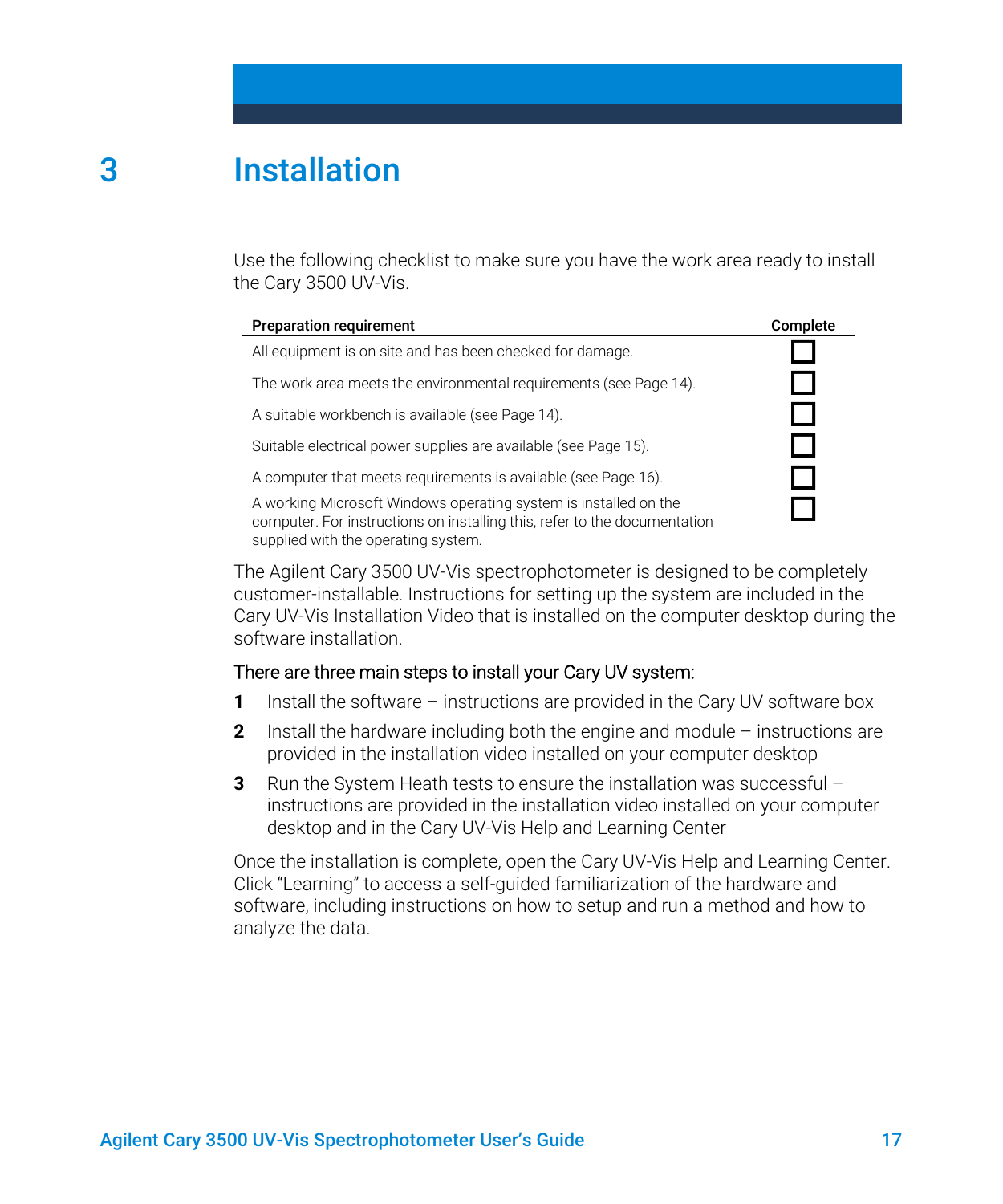Installation

This page is intentionally left blank.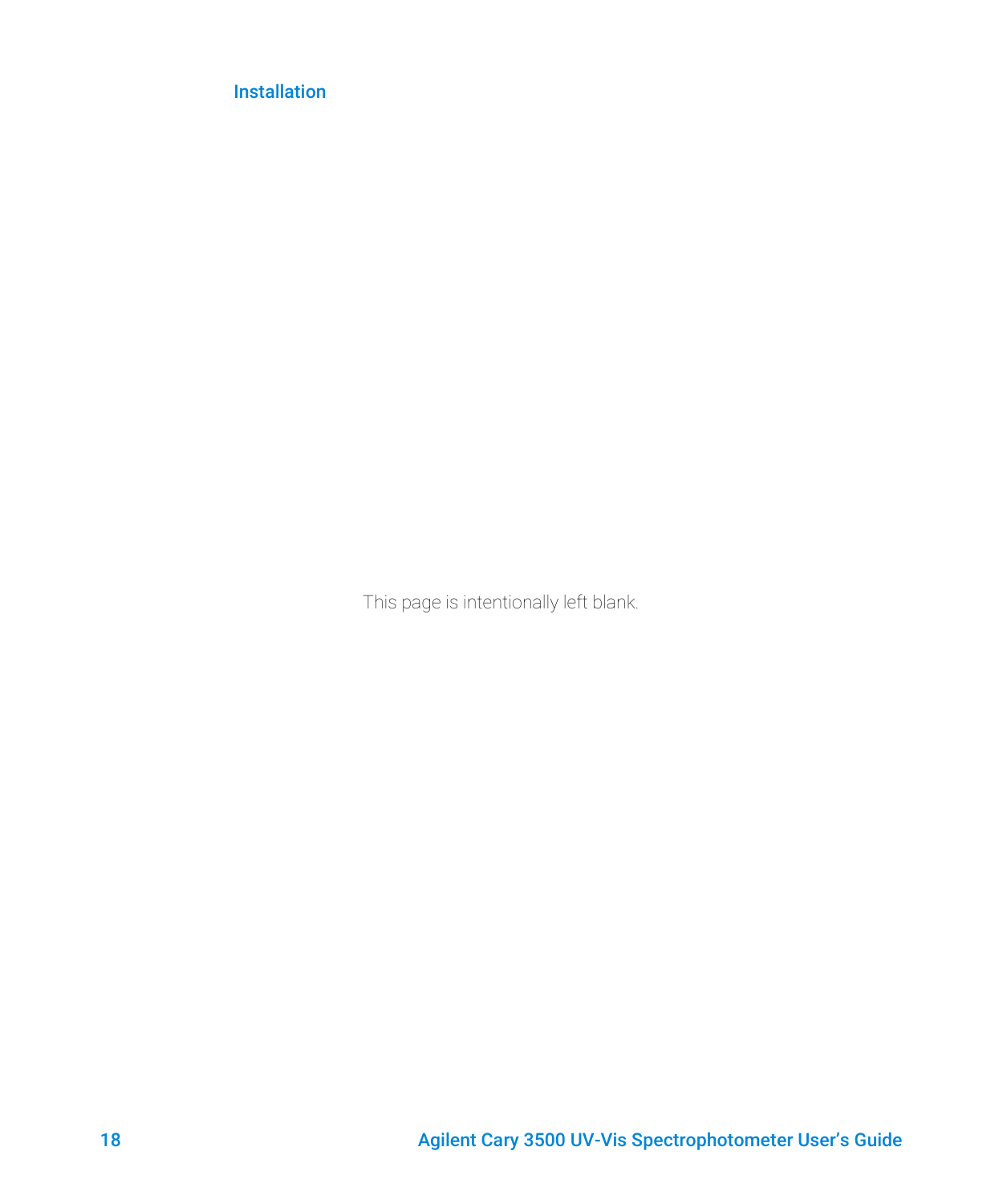<span id="page-18-0"></span>

| 19 |
|----|
| 19 |
| 21 |
| 21 |
| 21 |
| 23 |
| 23 |
| 24 |
| 25 |
|    |

### <span id="page-18-1"></span>\_Toc506284002Modular concept

The Cary 3500 UV-Vis introduces a modular concept to the Agilent Cary range of high performance spectrophotometers. Modularity splits instrument function between light generation and light measurement. The Cary 3500 UV-Vis engine produces monochromatic light which is measured by the various Cary 3500 UV-Vis sample measurement modules. This allows for the tailored development of specific modules for applications while maximizing the flexibility of the system.

The Cary engine is based around Xenon flash lamp technology coupled with a compact dual out of plane monochromator. As with any spectrophotometer photometric performance is largely determined by the quality of the monochromator. With UV-Vis instruments, the monochromator design is aimed at providing a desired wavelength resolution while maintaining high light throughput and low stray light.

## <span id="page-18-2"></span>Modules

Cary 3500 UV-Vis modules couple with the engine to provide measurement functionality for target applications. The Multicell and Compact UV-Vis modules provide measurement solutions for cuvette-based applications.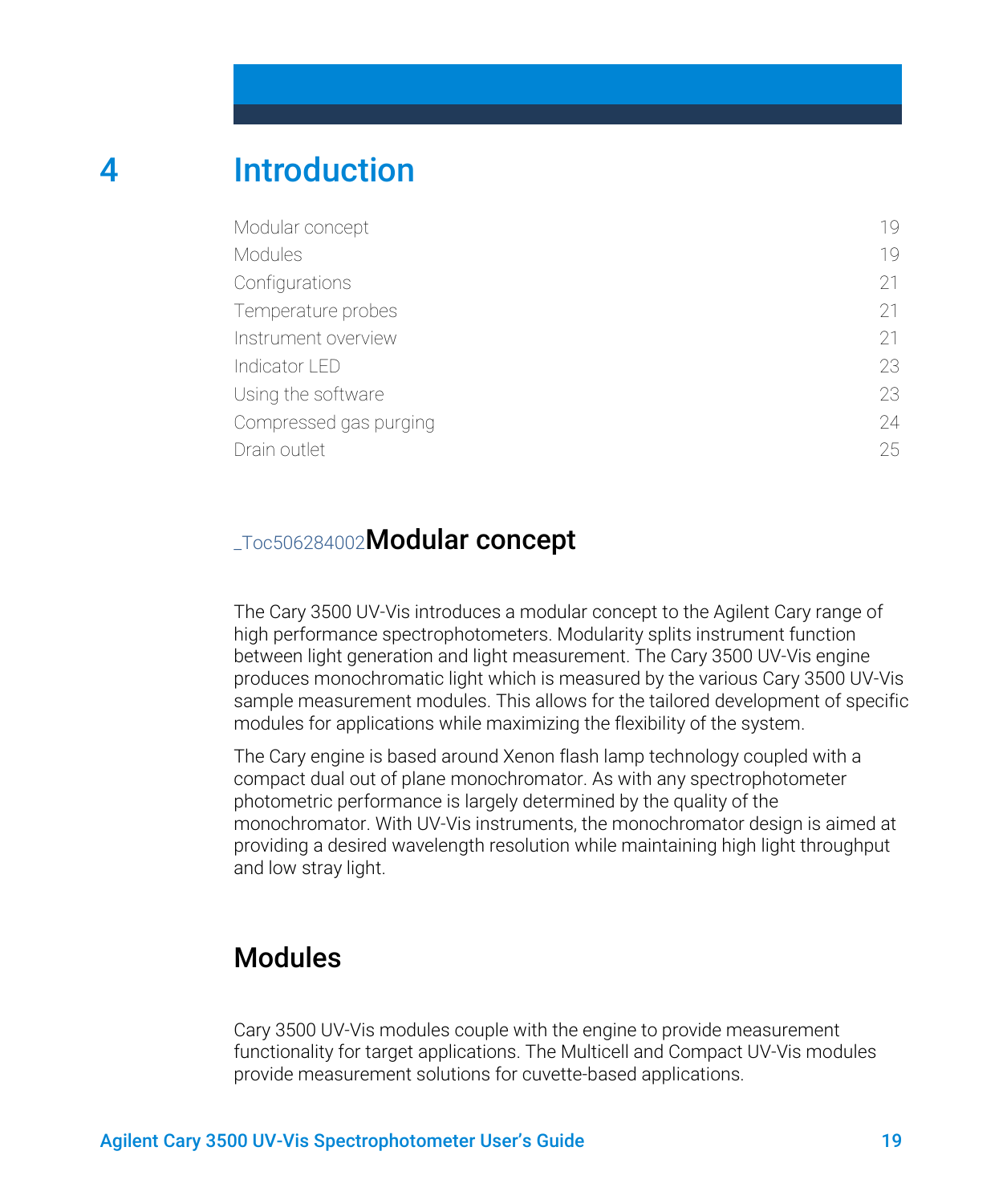Both modules employ fiber optic technology to split and distribute light from the engine to each of their measurement channels.

The Compact UV-Vis module has 2 measurement channels: sample and reference/blank. The Multicell module provides 8 measurement channels. Both modules come as ambient or Peltier variants.

### <span id="page-19-0"></span>Cary Multicell Ambient and Peltier

This module provides thermal control of the 8 cuvette stations. Control is arranged in 4 zones each containing one channel pair (positions 1/2, 3/4, etc.).

For the Peltier version, the temperature of each zone can be varied over a range of 0 to 110 °C and can be controlled based on either the temperature of the cell holder (block) or the temperature of the sample by using the sample temperature probe accessory. The Multizone feature allows for individual control of each zone.



The sample compartment and cuvettes may become extremely hot during instrument operation and remain hot for some time after the temperature has reduced. Allow the sample compartment and cuvettes to cool for at least five minutes before attempting to remove cuvettes.

<span id="page-19-1"></span>

NOTE Laboratory conditions directly affect temperature control. Because this is an aircooled system, when working at the lower temperature ranges, the laboratory conditions must meet the lower end of th[e Environmental Specifications.](#page-13-0)

### Compact Ambient and Peltier

This module provides thermal control of the two cuvette positions.

The Peltier version provides similar thermal control as Multicell Peltier in one channel pair (zone). Control may be based on either the cell holder (block) or the actual sample temperature by using the sample temperature probe accessory.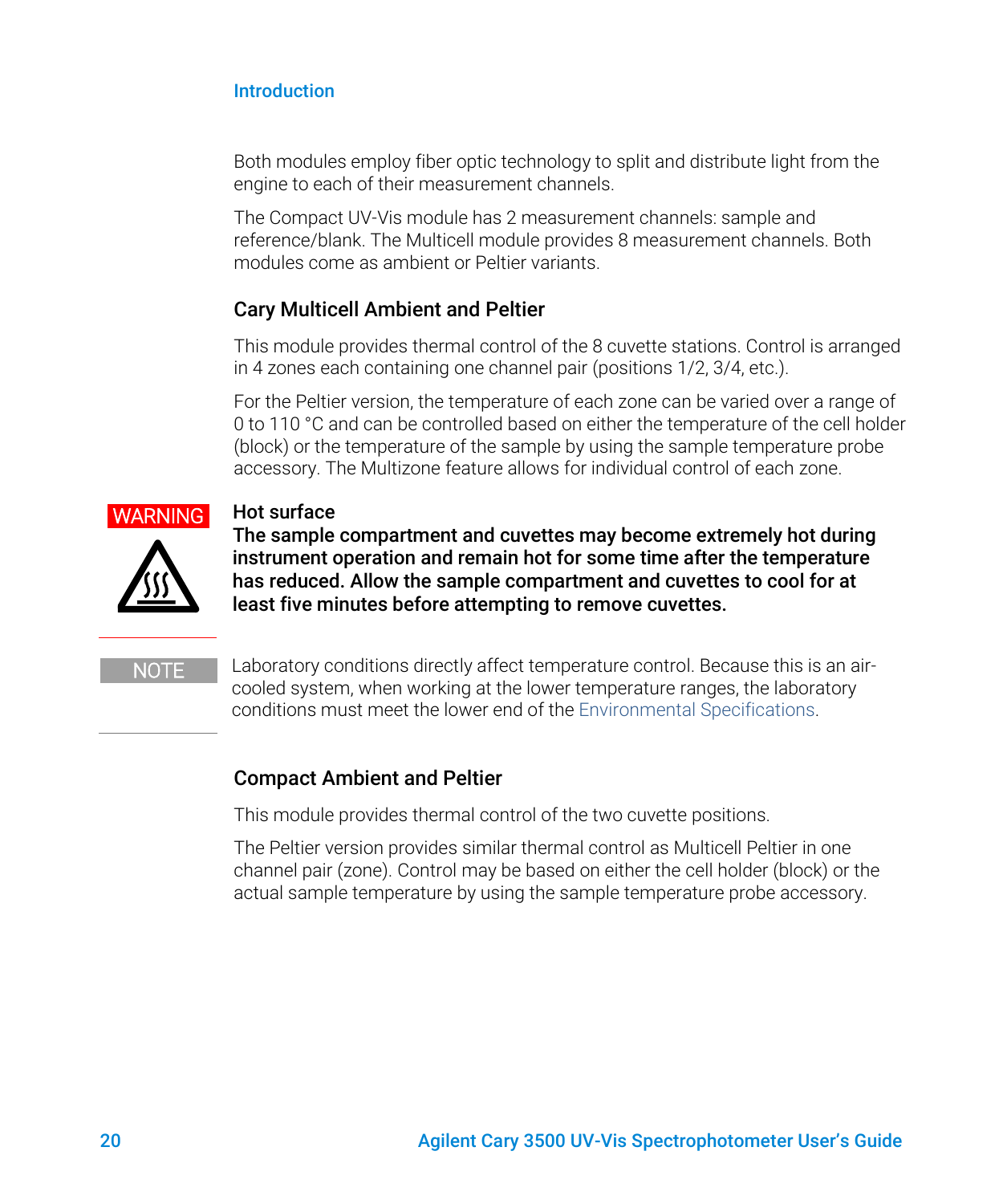# <span id="page-20-0"></span>**Configurations**

The following configurations are available.

| Table 3 | Cary 3500 UV-Vis configurations |
|---------|---------------------------------|
|---------|---------------------------------|

| <b>Product number</b> | <b>Description</b>                   |
|-----------------------|--------------------------------------|
| G9862AA               | Cary 3500 Compact Peltier UV-Vis     |
| G9894A                | Cary Compact Peltier UV-Vis Module   |
| G9866AA               | Cary 3500 Multicell Peltier UV-Vis   |
| G9867AA               | Cary 3500 Multizone Peltier UV-Vis   |
| G9889A                | Cary Multicell Peltier UV-Vis Module |

## <span id="page-20-1"></span>Temperature probes

Cary 3500 UV-Vis Temperature Probes, G9892A, can be purchased separately to provide temperature control for each individual zone. Search for 'Temperature Probe' in the Cary UV-Vis Help and Learning Center for detailed information on use, maintenance, and installation.

# <span id="page-20-2"></span>Instrument overview

The Multicell module and engine are shown here. Component locations are the same for the Compact module.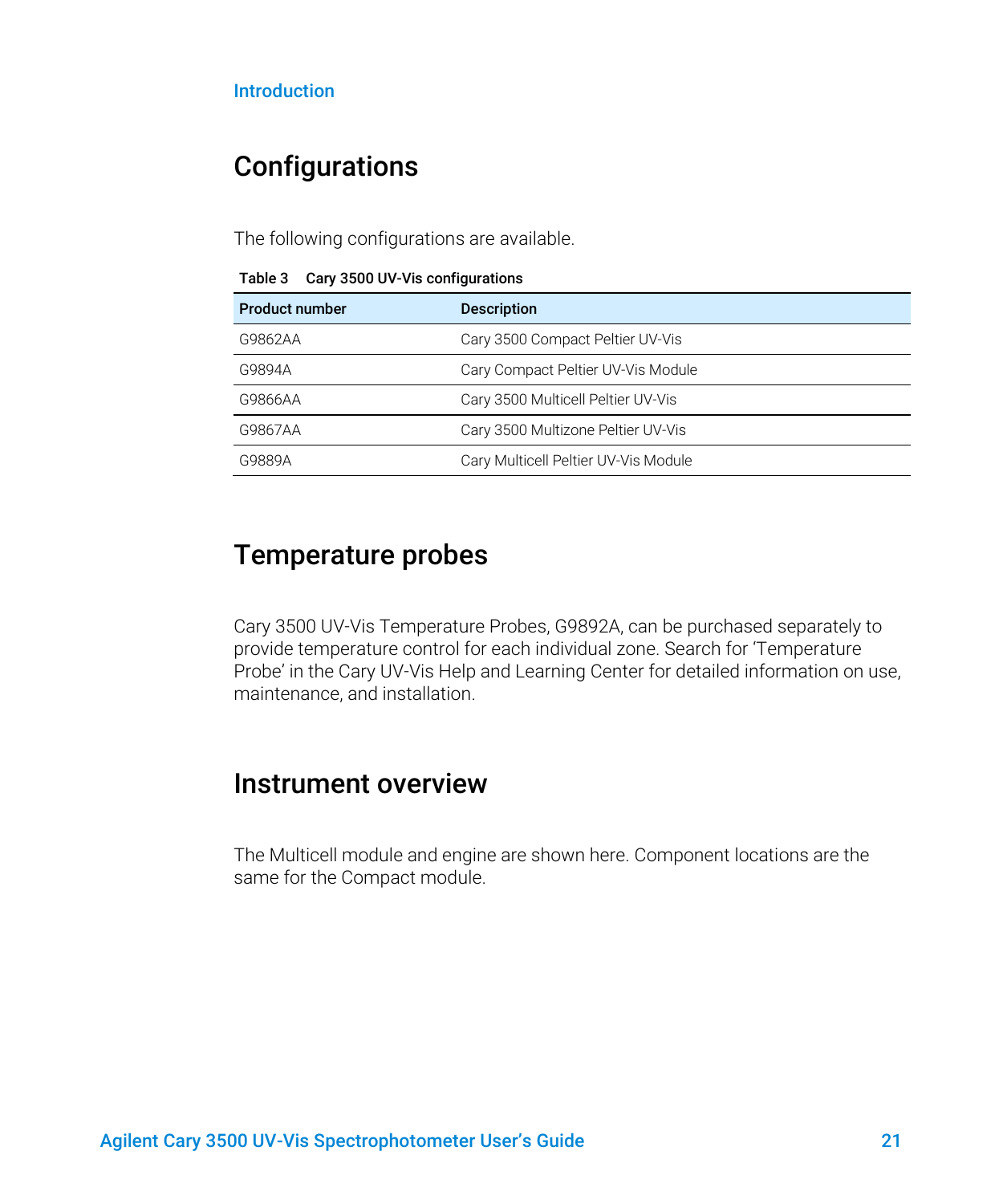### Front and right side of the module and engine

<span id="page-21-1"></span><span id="page-21-0"></span>

<span id="page-21-2"></span>22 Agilent Cary 3500 UV-Vis Spectrophotometer User's Guide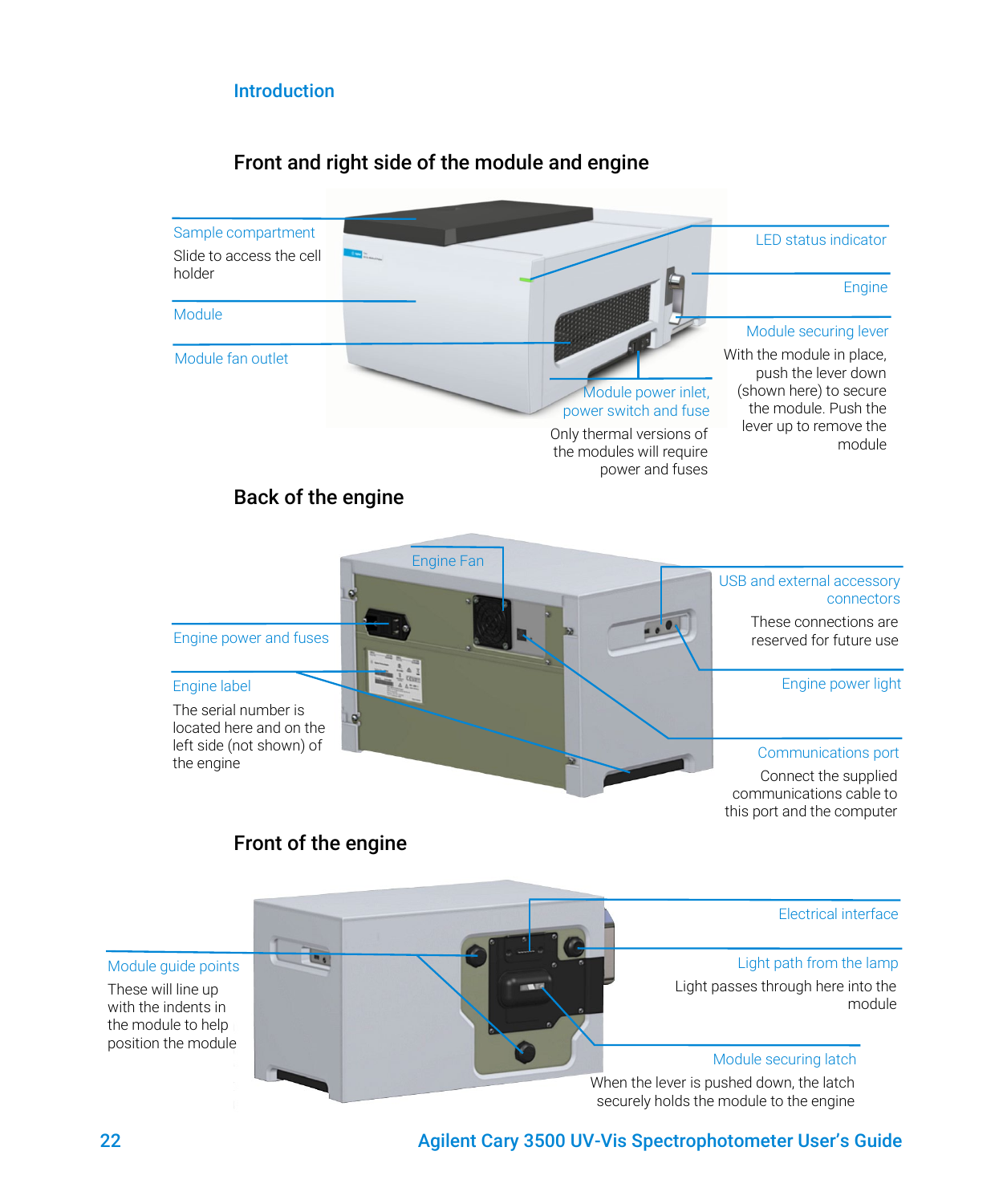### Back of the module

<span id="page-22-0"></span>

The serial number is located here and on the left side (not shown) of the module

# <span id="page-22-1"></span>Indicator LED

The LED on the front of the module indicates the status of the system:

- Off no power to the instrument
- Solid yellow the engine is starting up, a calibration has started, a calibration error occurred, or the calibration was not completed.
- $\bullet$  Slow flashing yellow the lamp is flashing during calibration
- Fast flashing yellow the instrument is waiting to perform a scan
- $\bullet$  Red an instrument error occurred, or the module is powering on
- $\bullet$  Solid green the instrument is ready
- <span id="page-22-2"></span> $\bullet$  Flashing green – the instrument is scanning
- The engine power LED, located on the left side of the engine, is green if power is on, and off if there is no power.

# Using the software

For information on how to use the software, double-click the Cary UV Workstation Help and Learning Center icon installed on your computer desktop during the Cary UV Workstation software installation.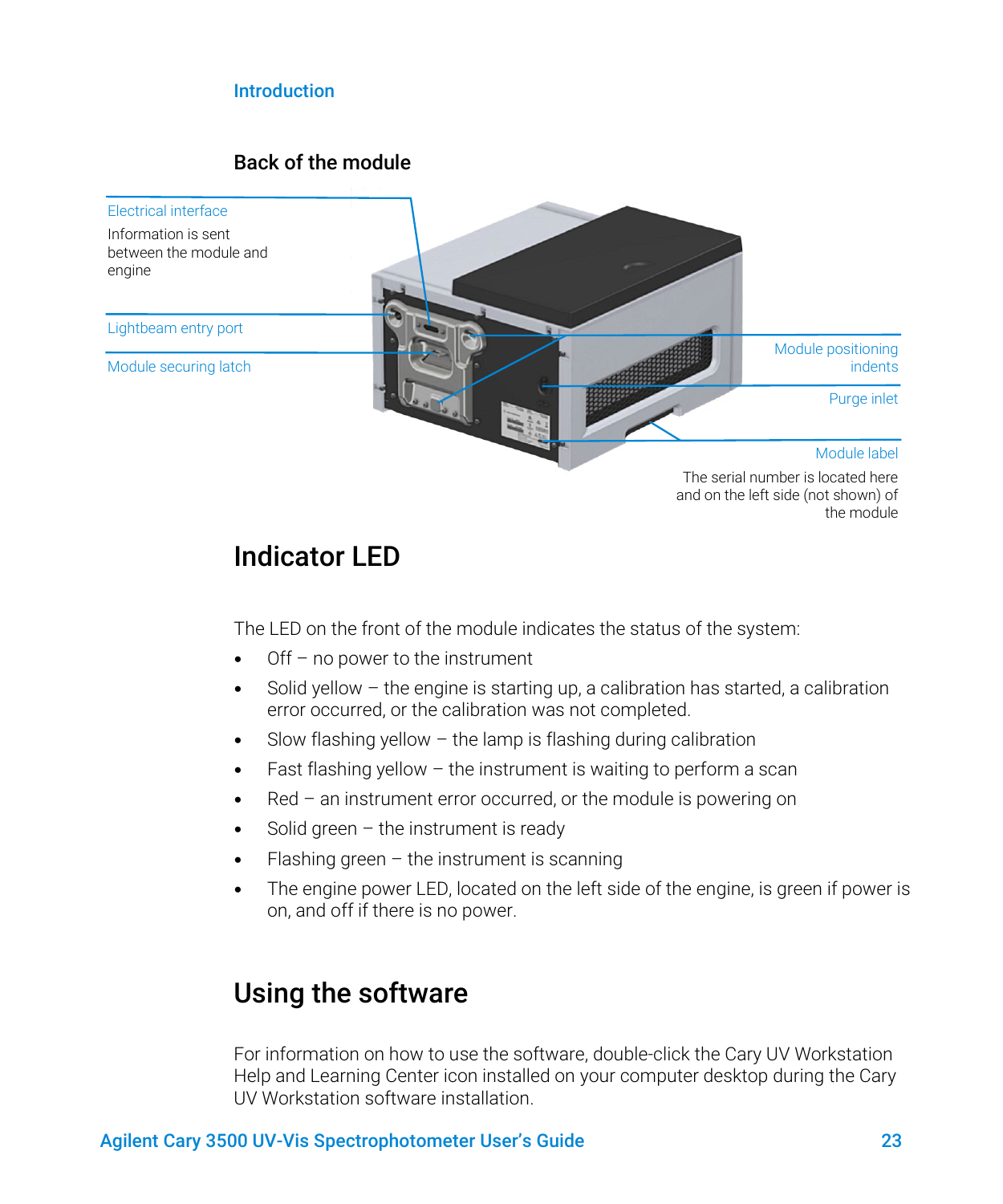# <span id="page-23-0"></span>Compressed gas purging

The sample compartment of the Cary 3500 UV-Vis can be nitrogen or compressed air purged if the purge tubing is fitted. The gas supply should be attached to the inlet tube on the back of the module.

You may need to purge the instrument with nitrogen or compressed air under the following circumstances:

- When using temperatures lower than the ambient temperature to prevent condensation in the sample compartment
- When operational conditions are such that environmental vapors or solid particles could cause damage to optical surfaces.

### <span id="page-23-1"></span>Purge kit

The Cary 3500 UV-Vis Purge kit, G9891A, includes the 0-30 LPM flow meter and 5 meters of 6 mm OD/4 mm ID tubing. See the Cary UV Workstation Help and Learning Center for instructions on how to install the purge kit.

| Table 4 | Purge kit pressure requirements |  |
|---------|---------------------------------|--|
|---------|---------------------------------|--|

| <b>Product number</b> | <b>Description</b>         | <b>Maximum Pressure</b> |
|-----------------------|----------------------------|-------------------------|
| G9891A                | Cary 3500 UV-Vis Purge Kit | 689 kpa (100 PSIG)      |

### Pressure regulator and gauge

The operating pressure of the Agilent supplied gauge is up to a maximum of 689 kPa (100 PSIG). Always use an appropriate regulator and gauge to ensure that the purge gas supply is consistently maintained at the correct pressure. If a different flow meter is used, then the maximum operating temperature will be different. Refer to the manufacturers advice

### Supply tubing

Use clean, flexible plastic (polyvinyl chloride (PVC) or equivalent) 6 mm OD/4 mm ID tubing.

### CAUTION Never use rubber tubing, because it may be treated internally with talc that can be blown into the optical system.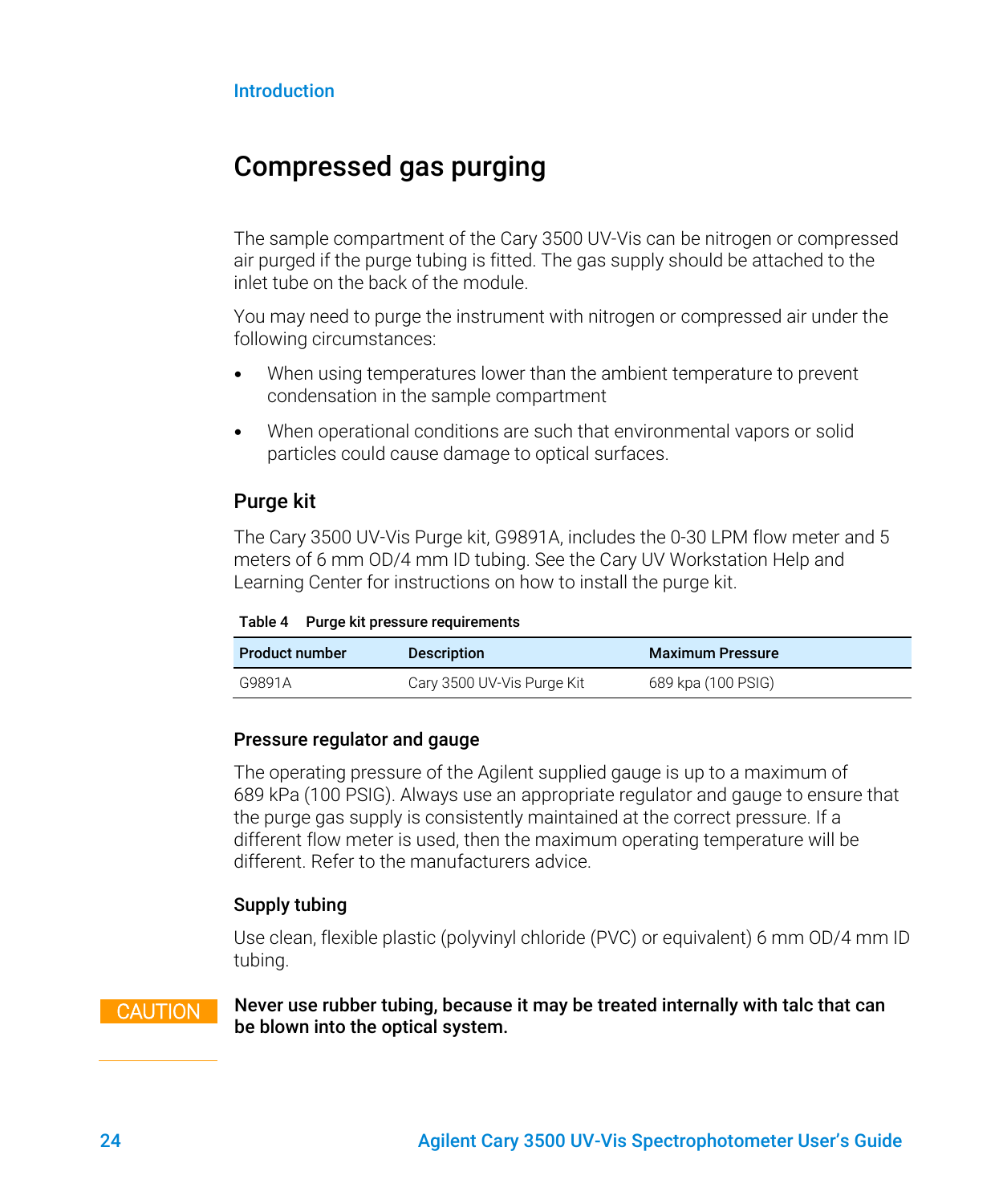CAUTION Never connect the gas directly to the module. Always use a pressure regulator that meets the specifications listed in this manual.

| <b>Product number</b> | <b>Description</b>                   | Flow rate (LPM) |
|-----------------------|--------------------------------------|-----------------|
| G9862AA               | Cary 3500 Compact Peltier UV-Vis     | 5               |
| G9866AA               | Cary 3500 Multicell Peltier UV-Vis   | 15              |
| G9867AA               | Cary 3500 Multizone Peltier UV-Vis   | 15              |
| G9894A                | Cary Compact Peltier UV-Vis Module   | 5               |
| G9889A                | Cary Multicell Peltier UV-Vis Module | 15              |

| Table 5 | Purge gas flow rate requirements |
|---------|----------------------------------|
|---------|----------------------------------|

<span id="page-24-0"></span>

NOTE If samples are frequently changed, you may need to increase the flow rate through the sample compartment.

## Drain outlet

In case of spills within the sample compartment, liquid will drain out of the drain outlet located under the module. To avoid spilling liquid onto the benchtop, the Cary 3500 UV-Vis needs a drain vessel and tubing that will fit over the 6 mm OD sized tubing of the drain outlet for disposal of any fluids spilled in sample compartment. You must supply drain tubing and vessel that is suitable for the solvent in use.

To install the drain tubing, slide the drain tubing over the drain outlet tubing on the module and then insert the free end of the tubing into the drain vessel.

A chemically inert container, not glass or of a narrow-necked style, to hold a minimum of 2 liters (4 pints) of waste must be provided by the user. It should be located below the sample compartment where it is protected by the bench and in full view of the operator.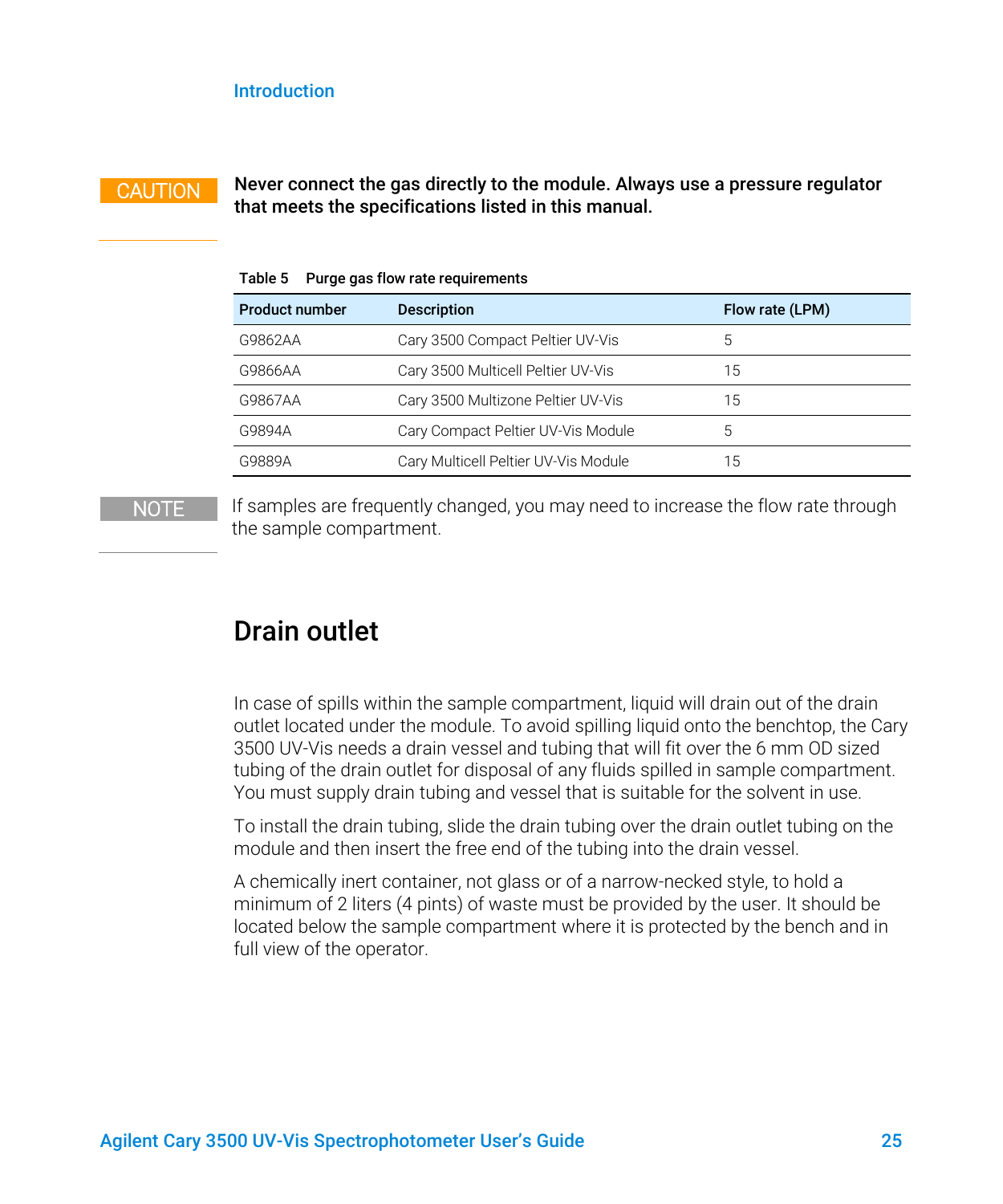This page is intentionally left blank.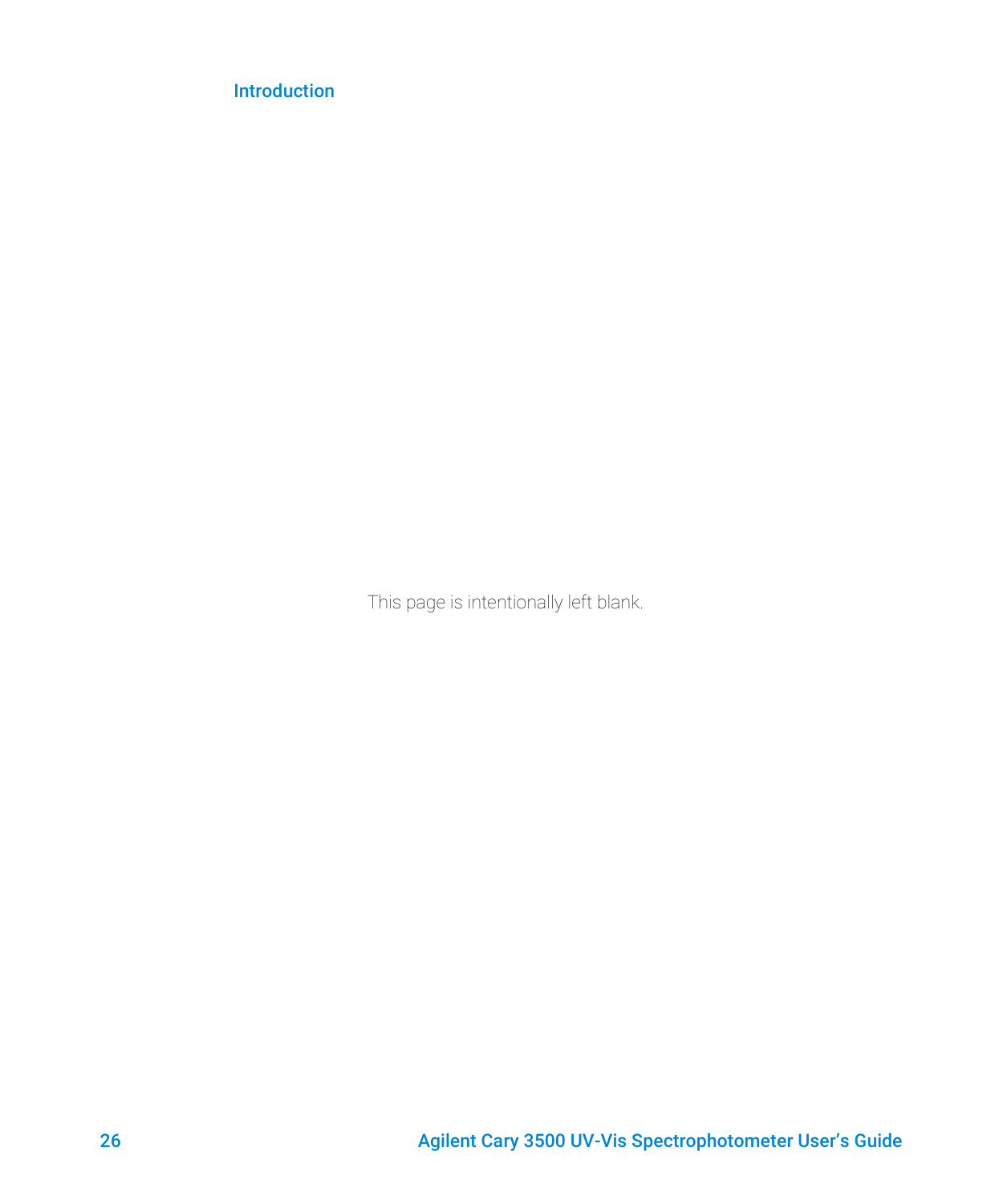# <span id="page-26-0"></span>5 Troubleshooting, Maintenance and Spare Parts

| Fuses       | 27 |
|-------------|----|
| Spills      | 28 |
| Spare Parts | 28 |

All troubleshooting and maintenance procedures are in the Cary UV Help and Learning Center.

Double-click the Cary UV Help and Learning Center icon on the computer desktop, then search or use the table of contents to find the required information.

Any procedures not specifically mentioned in the Cary UV Help and Learning Center should be carried out only by Agilent field service engineers.

#### <span id="page-26-1"></span>NOTE

The Help and Learning center refers only to maintenance procedures for the instrument. You should refer to your PC and printer manuals for their maintenance procedures, and to the Cary UV Help and Learning Center for the maintenance procedures for any accessories you ordered.

### Fuses

The instrument contains a fuse assembly which is located at the back of the engine or side of the module next to the power cord and switch. To replace a fuse, disconnect the spectrophotometer from the power supply, and replace the blown fuse with one of the type and rating as indicated in the on the rear of the instrument. See the Cary UV Workstation Help and Learning Center for fuse replacement instructions.

NOTE For safety reasons, any other internal fuse or circuit breaker is not operatoraccessible and should be replaced only by Agilent authorized personnel.

Fuse information on the rear of the instrument is the most up-to-date.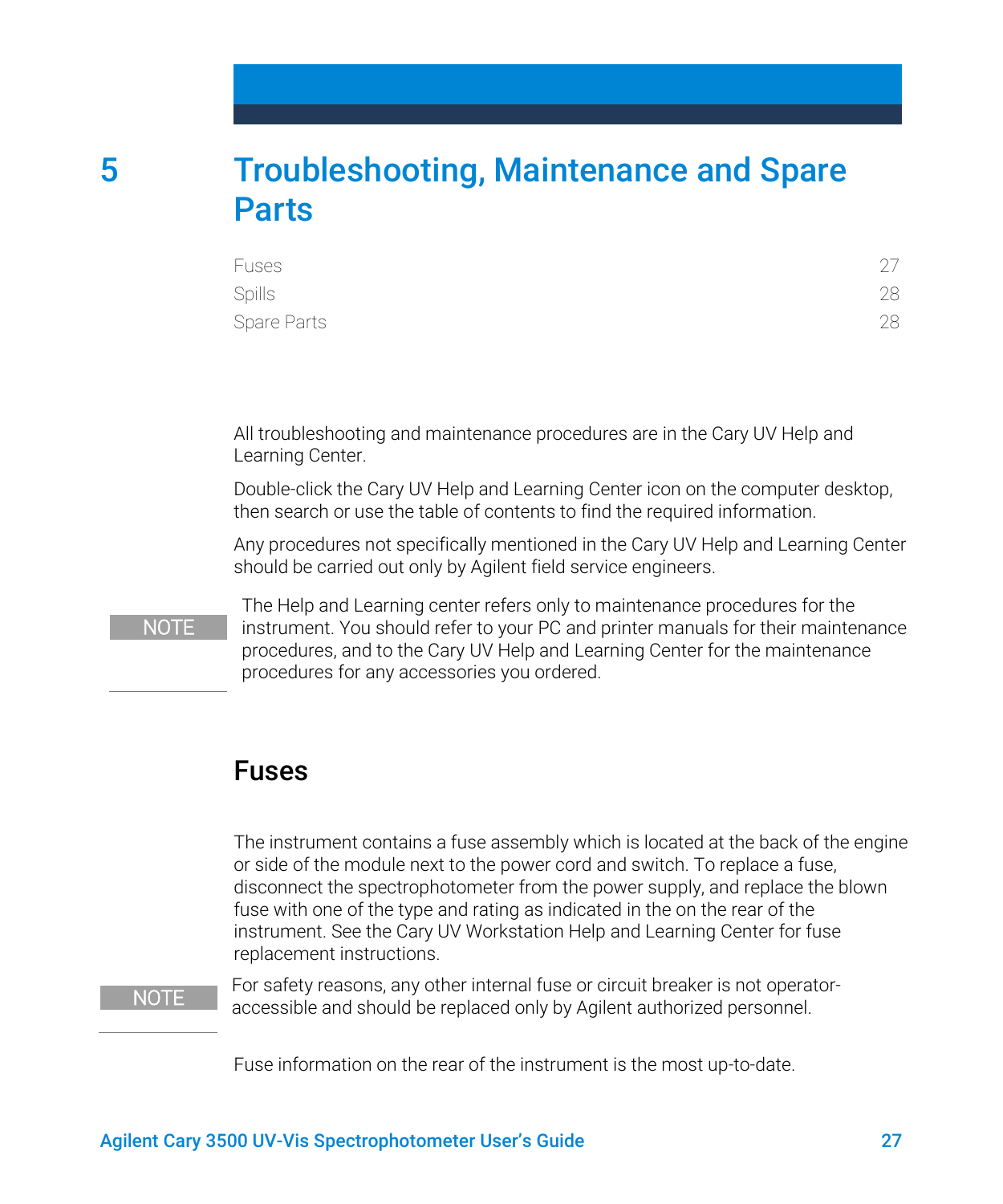

WARNING Electrical Shock and Fire Hazards

To prevent reduced safety protection or unwanted fusing, ALWAYS ensure that the code on the fuse cap matches the information printed next to the fuse holders.

# <span id="page-27-0"></span>Spills

Any spills in the sample compartment should be wiped up immediately. Any liquid spilled into the cuvette positions drains out through the drain tube located on the bottom of the module. It is recommended that an additional length of PTFE tubing is slid over the 6 mm OD drain tubing and inserted into a collection vessel to avoid liquid spilling onto the bench.

The drain outlet tubing and vessel should be checked regularly for kinks in the tubing, blockages, or a full vessel.

The exterior surfaces of the instrument should be kept clean. All cleaning should be done with a soft cloth. If necessary, this cloth can be dampened with water or a mild detergent. Do not use organic solvents or abrasive cleaning agents.

<span id="page-27-1"></span>The RESPONSIBLE BODY shall ensure that:

a) appropriate decontamination is carried out if hazardous material is spilled onto or into the equipment;

b) no decontamination or cleaning agents are used which could cause a HAZARD as a result of a reaction with parts of the equipment or with material contained in it;

c) the manufacturer or his agent is consulted if there is any doubt about the compatibility of decontamination or cleaning agents with parts of the equipment or with material contained in it.

# Spare Parts

The following spare parts are available for use with your Cary 3500 UV-Vis instrument. Always use Agilent-supplied spare parts, unless otherwise indicated.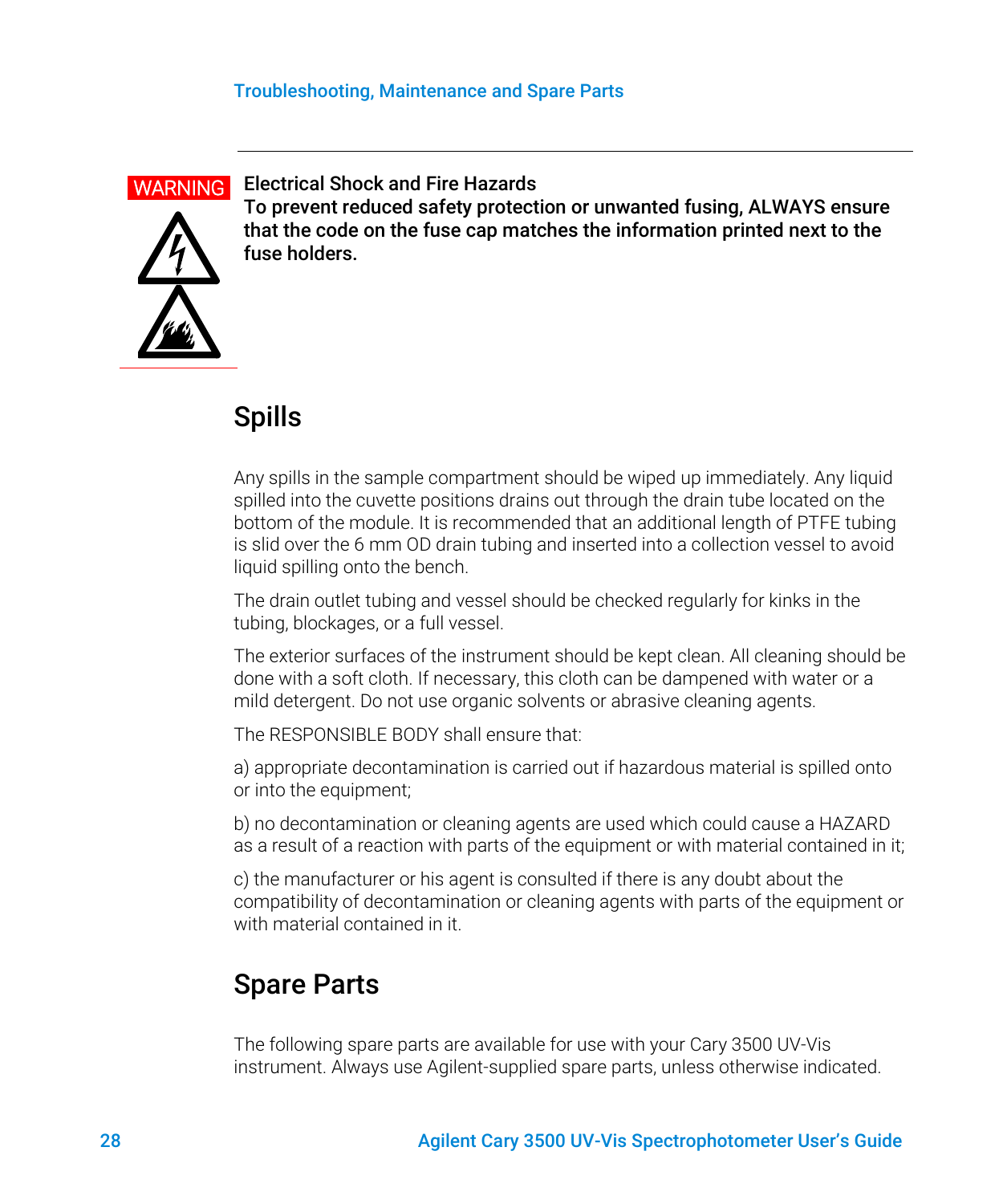### Troubleshooting, Maintenance and Spare Parts

| Table 6 | Spare parts |  |
|---------|-------------|--|
|---------|-------------|--|

| Part                                | <b>Part Number</b> |
|-------------------------------------|--------------------|
| Lamp module                         | G9864-67019        |
| Temperature probe                   | G9892A             |
| Magnetic stirrer bar PTFE star type | 7418000400         |
| Flow meter                          | K8003-60001        |
| Purge tubing                        | 3710043100         |

Ordering details for other accessories are available on the Agilent Technologies website, www.agilent.com